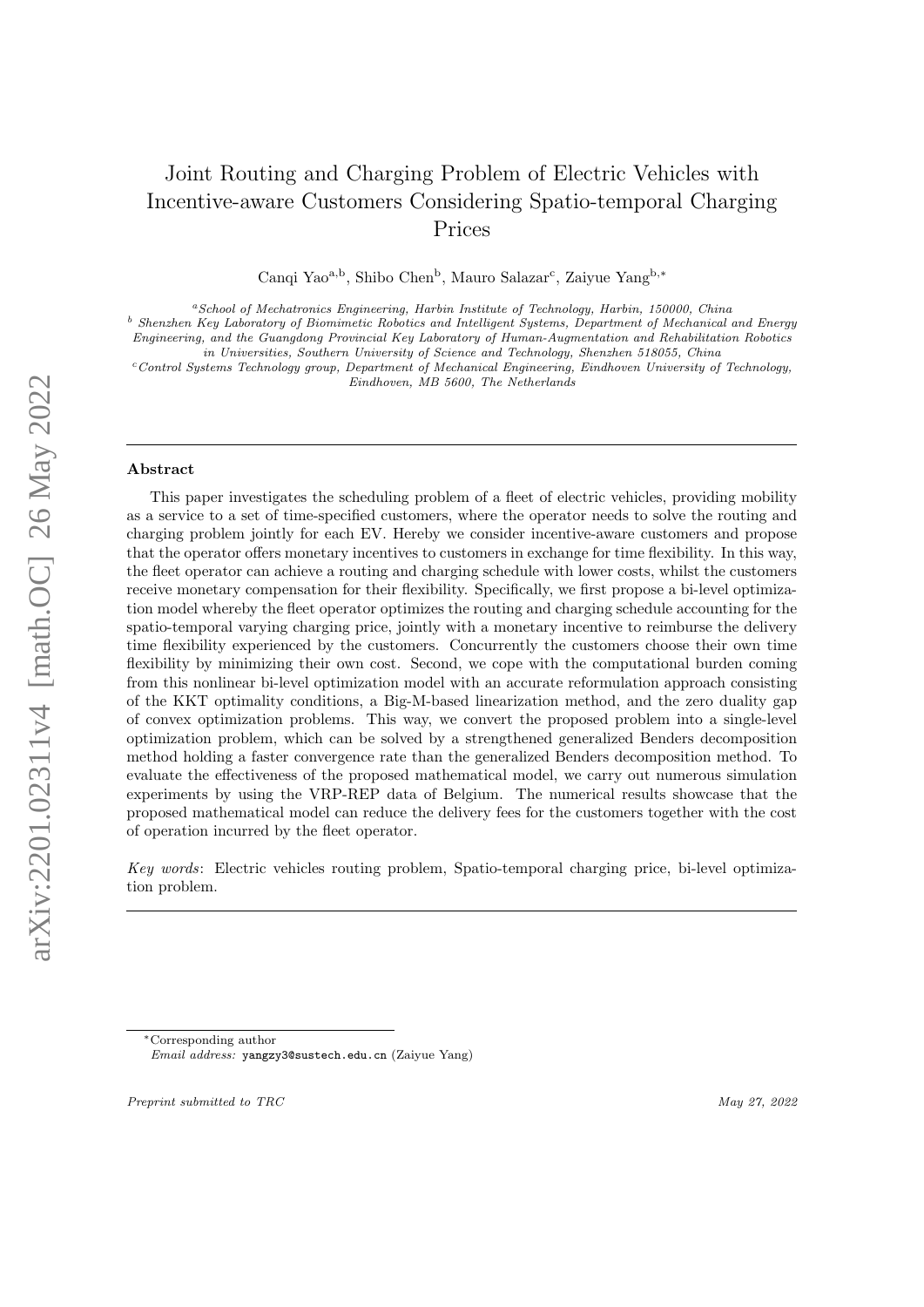<span id="page-1-0"></span>

Figure 1: The bi-level model of the fleet operator and customers: The fleet operator optimizes the routes of EVs X and the amount of charged energy  $r$  jointly with the monetary incentive  $q$  offered to the customers to compensate for the time flexibility  $\delta$ ; each customer i chooses the admissible time flexibility  $\delta_i$  as a function of the incentive rate  $q_i$ provided by the fleet operator.

#### 1. Introduction

To face a large increase in freight transportation demand while transiting to a carbon neutral society [Corporation,](#page-18-0) fleets of electric vehicles (EVs) have been deployed to provide mobility as a service to a set of customers. The fleet operator (refer to Fig. [1\)](#page-1-0) aims to make timely decisions on the routing schedules and the charging schedule of EVs, meanwhile subjecting to specific pickup and delivery time windows. In practice, the strict schedules put limitations on the operational potential of the fleet, hence, allowing for some time flexibility with respect to the desired schedule can significantly improve the overall operational performance of the entire system. To address this issue, the fleet operator can purchase such time flexibility from customers, and still obtain the larger overall revenues. From the perspective of the customers, if enough compensation is offered, it can be beneficial to provide time flexibility in exchange for a reduction of the delivery fee. In this context, to maximize the fleet operator's revenues, the fleet operator aims to seek a great balance between the monetary incentives offered to the customers and the benefits coming from the time flexibility provided by the customers. Note that with the adoption of an incentive design strategy into the EVs' routing problem (EVRP), there are two-fold benefits: (1) the customers will receive the delivery fee savings with the discount offered; (2) when the operator has an adjustable time window, more flexibility for the routing and charging schedule will be obtained resulting in the reduced operation cost. For this reason this paper investigates the EVRP with incentive-aware customers accounting for the decision of customers, and the monetary incentive mechanism design of the fleet operator. Related work: This paper organizes the relevant literature as the following two parts: (i) monetary incentive mechanism design, (ii) the EVRP. In order to leverage the power of monetary incentives, a few researchers focus on designing incentive schemes to optimize the EVs' charging problem and EVs' routing problem [Narassimhan & Johnson](#page-19-0) [\(2018\)](#page-19-0); [Salazar et al.](#page-19-1) [\(2021\)](#page-19-1); [Lin et al.](#page-19-2) [\(2021\)](#page-19-2); [Kucukoglu](#page-19-3) [et al.](#page-19-3) [\(2021\)](#page-19-3); [Basso et al.](#page-18-1) [\(2021\)](#page-18-1); [Xiong et al.](#page-19-4) [\(2020\)](#page-19-4). In order to find advanced transportation management solutions, Xiong et al. [Xiong et al.](#page-19-4) [\(2020\)](#page-19-4) developed an integrated and personalized traveler information scheme to stimulate an energy efficient mobility decision. Aiming to obtain a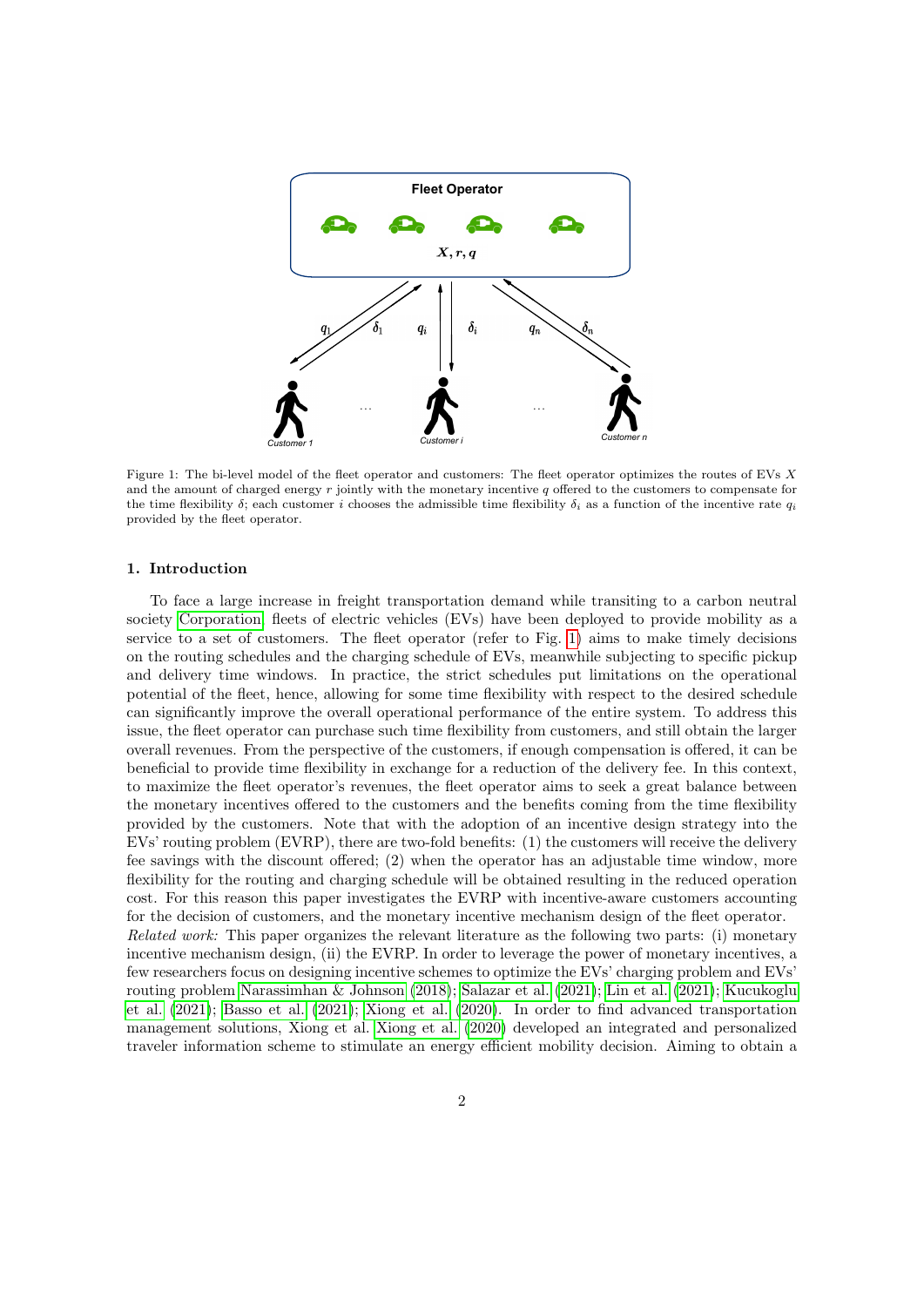better routing and charging scheme, Diaz et al. [Diaz-Cachinero et al.](#page-18-2) [\(2021\)](#page-18-2) proposed an incentive scheme, which enables the EV demand-aggregator have more room to devise a better operation scheme by determining the optimal charging time. However, these incentive schemes investigated in previous papers are solely used in either routing or charging applications, and there is no research publication on the joint optimization of the EV routing decisions, charging schedules, and incentive mechanism design problem.

Due to the local zero-carbon emissions of EVs, the EVRP has recently drawn great attention from the academic community [Basso et al.](#page-18-1) [\(2021\)](#page-18-1); [Yao et al.](#page-19-5) [\(2021b\)](#page-19-5); [Boewing et al.](#page-18-3) [\(2020\)](#page-18-3); [Luke](#page-19-6) [et al.](#page-19-6) [\(2021\)](#page-19-6); [Lin et al.](#page-19-2) [\(2021\)](#page-19-2); [Ferro et al.](#page-18-4) [\(2020\)](#page-18-4). In order to cope with the computational complexity stemming from the routing and charging problem of EVs, which is essentially a mixed-integer nonlinear programming problem, we proposed a computational-efficient method based on convex optimization [Yao et al.](#page-19-5) [\(2021b\)](#page-19-5). In the similar way, Boewing et al. devise a solution algorithm with polynomial time guarantees to obtain the optimal vehicle routing and charging schedules of a fleet of electric autonomous vehicles offering mobility-on-demand service [Boewing et al.](#page-18-3) [\(2020\)](#page-18-3). However, these papers do not incorporate the underlying interaction between the customers and the fleet operator, which can greatly enhance the performance of the entire system by reducing the operation cost for the fleet operator and helping the customers save more delivery fee. Given the time-varying characteristics of electricity pricing, there are some works focusing on the electric vehicle routing and charging problem with a time-of-use electricity pric[eLin et al.](#page-19-2) [\(2021\)](#page-19-2); [Ferro et al.](#page-18-4) [\(2020\)](#page-18-4). To handle the EV routing problem with time windows considering time-variant electricity prices, Lin et al[.Lin et al.](#page-19-2) [\(2021\)](#page-19-2) proposed the Lagrangian relaxation approach and the tabu search method to obtain near optimal solutions. However, an impractical assumption that EV cannot start the charging process at a recharging station before the start of the following time period, is made in this paper. For this reason we aim to devise a mathematical model incorporating a spatio-temporal charging price without such an assumption.

In this paper, the mathematical formulation of an EVs' fleet operator is extended to incorporate the spatio-temporal electricity price at each charging station. Due to the hierarchical relation between fleet operator and customers, a bi-level optimization is employed which is equivalently reformulated as a single-level optimization problem. In practice, the customers (e.g., the e-commerce company, and the goods distributor) are prone to obtain the transportation service from the delivery companies (fleet operator) like FedEx and UPS, which can provide transportation as a service. Thus, considering the aforementioned business model and the privacy-preserving requirement of a fleet operator and customers, it is reasonable to decompose the resultant single-level optimization problem to subproblems which are individually solved by the freight transportation operator and the customers. To this end we proceed with the strengthened generalized Benders decomposition (SGBD) method.

Contributions:

- We accommodate the spatio-temporal electricity price and propose a detailed mathematical formulation for the fleet operator. This formulation minimizes the operation cost including charging cost, traveling time, charging time, EV usage cost, and delivery fee discount.
- We present a bi-level optimization model where the fleet operator aims to solve the EVRP with incentive-aware customers and determines the monetary incentives offered to the customers, which are also dependent on the time flexibility allowed by the customers.
- To further cope with the nonlinear terms in the operator problem of the bi-level model, we propose a set of exact transformation techniques consisting of the KKT optimality condition, the Big-M linearization method, and the zero duality gap of the convex optimization problem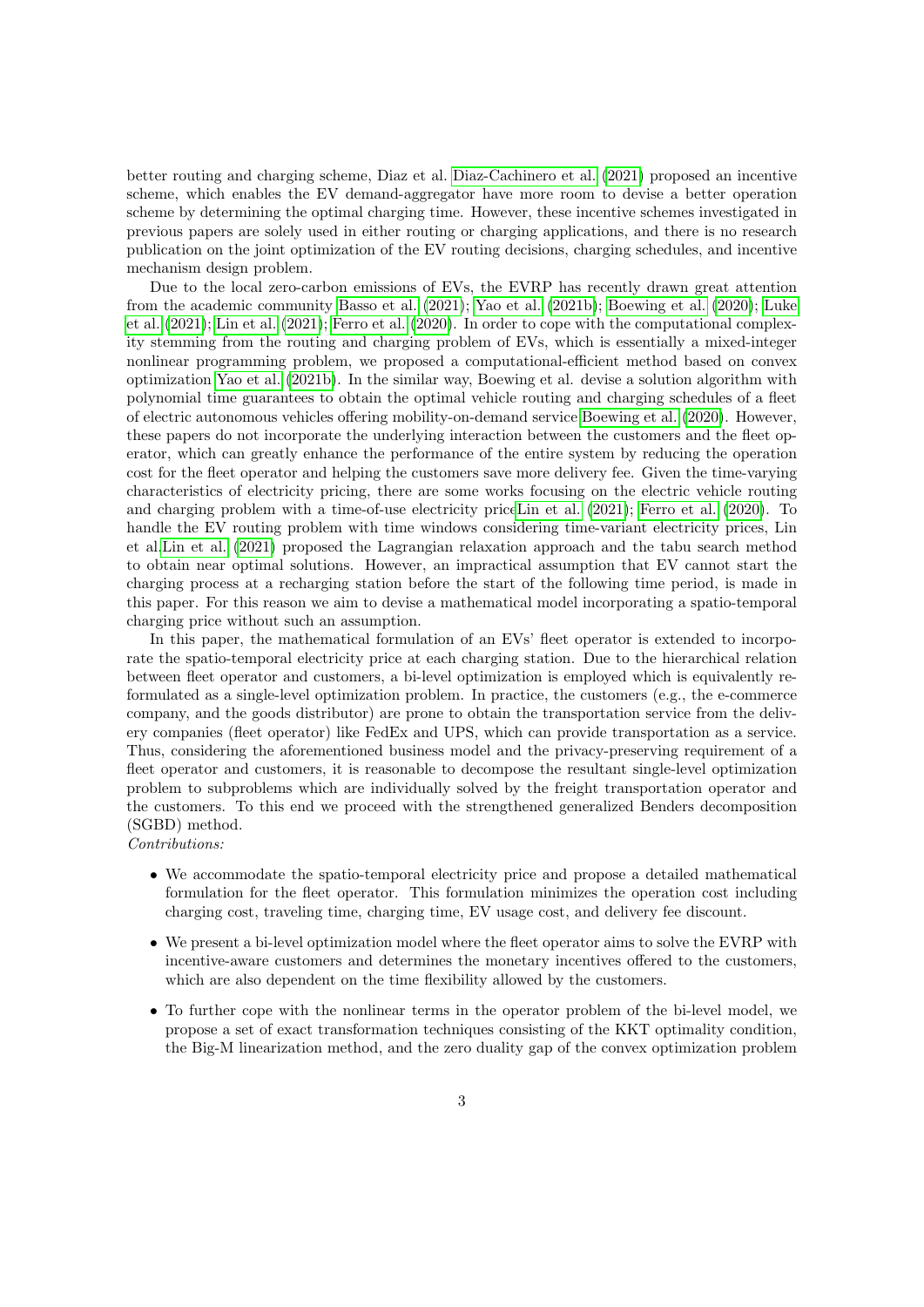to transform the proposed bi-level model to a single-level mixed-integer programming (MIP) problem.

• To address the inherent complexities of the single-level MIP problem, and the privacy-preserving requirement of the customers and the fleet operator, we devise an SGBD which combines the merits of the generalized Benders decomposition (GBD) method and the Lagrangian dual decomposition method. We prove that the cuts from SGBD are much tighter than the cuts of GBD.

A preliminary version of this paper was accepted by the 2022 American Control Conference [Yao](#page-19-7) [et al.](#page-19-7) [\(2022\)](#page-19-7). In this revised and extended version, we propose a detailed mathematical model including spatio-temporal electricity prices. Furthermore, leveraging the hierarchical structure of the customer problem and the fleet operator problem, we devise a decomposition-based algorithm combining the benefits of the generalized Benders decomposition and the Lagrangian dual decomposition method which iteratively solves the resulting single-level problem. Finally, additional numerical results regarding algorithmic performance are presented and discussed.

Organization: The paper unfolds as follows. The system models and the mathematical model of the bi-level EVRP with incentive-aware customers and spatio-temporal electricity price are elaborated in Section [2.](#page-3-0) In Section [3,](#page-7-0) an exact reformulation technique is devised to reformulate the bi-level optimization problem as a single-level MIP. To achieve a decomposed implementation, we devise a decomposition algorithm with stronger valid cuts in Section [4.](#page-9-0) Extensive numerical simulations are carried out in Section [5](#page-13-0) to demonstrate the superiority of the proposed bi-level mathematical model. In Section [6,](#page-15-0) we draw the conclusions of this paper. Note that the terms "requests" and "customers" are used interchangeably.

# <span id="page-3-0"></span>2. Mathematical Formulation

To characterize a practical scenario of the EVRP with incentive-aware customers, we devise a bi-level optimization model to capture the interaction between the customers and the fleet operator. In this section we present the fleet operator model and the customers model as optimization problems minimizing the operational costs and the total inconvenience perceived by the customers, respectively. Finally, we combine these two optimization problems into a bi-level framework.

# 2.1. Fleet Operator Model

#### 2.1.1. The routing process constraint

We define the relation between electric vehicles and customers with a directed graph as in our previous work [Yao et al.](#page-19-5) [\(2021b\)](#page-19-5). We denote the transportation network as a directed graph  $G(V, \mathcal{E})$ , where  $V = \{v_1, \mathcal{C}, \mathcal{R}, v_n\}$  comprises a start depot  $v_1$ , an end depot  $v_n$ , charging station nodes  $\mathcal{C}$ , and nodes representing the customers set R. The set  $\mathcal E$  stands for the set of paths with  $(i, j) \in \mathcal E$ representing a path from node i to j. We define  $d_{ij}$  as the travel distance between node  $i \in V$ and node  $j \in V$ . Similarly,  $T_{ij}, e_{ij}$  represent travel time and energy consumption from node i to j, respectively. The binary variable  $x_{ij}^k$  shows whether vehicle k is assigned to traverse path  $(i, j)$ . In order to capture the practical characteristics of the charging network and electric vehicles, the electric vehicle flow conservation constraints, battery energy constraints and visiting time constraints are clarified as follows:

Here, all EVs are subject to the vehicle flow conservation constraint: An EV entering a customer node has to leave the same customer node, as well as EVs starting at the start depot return back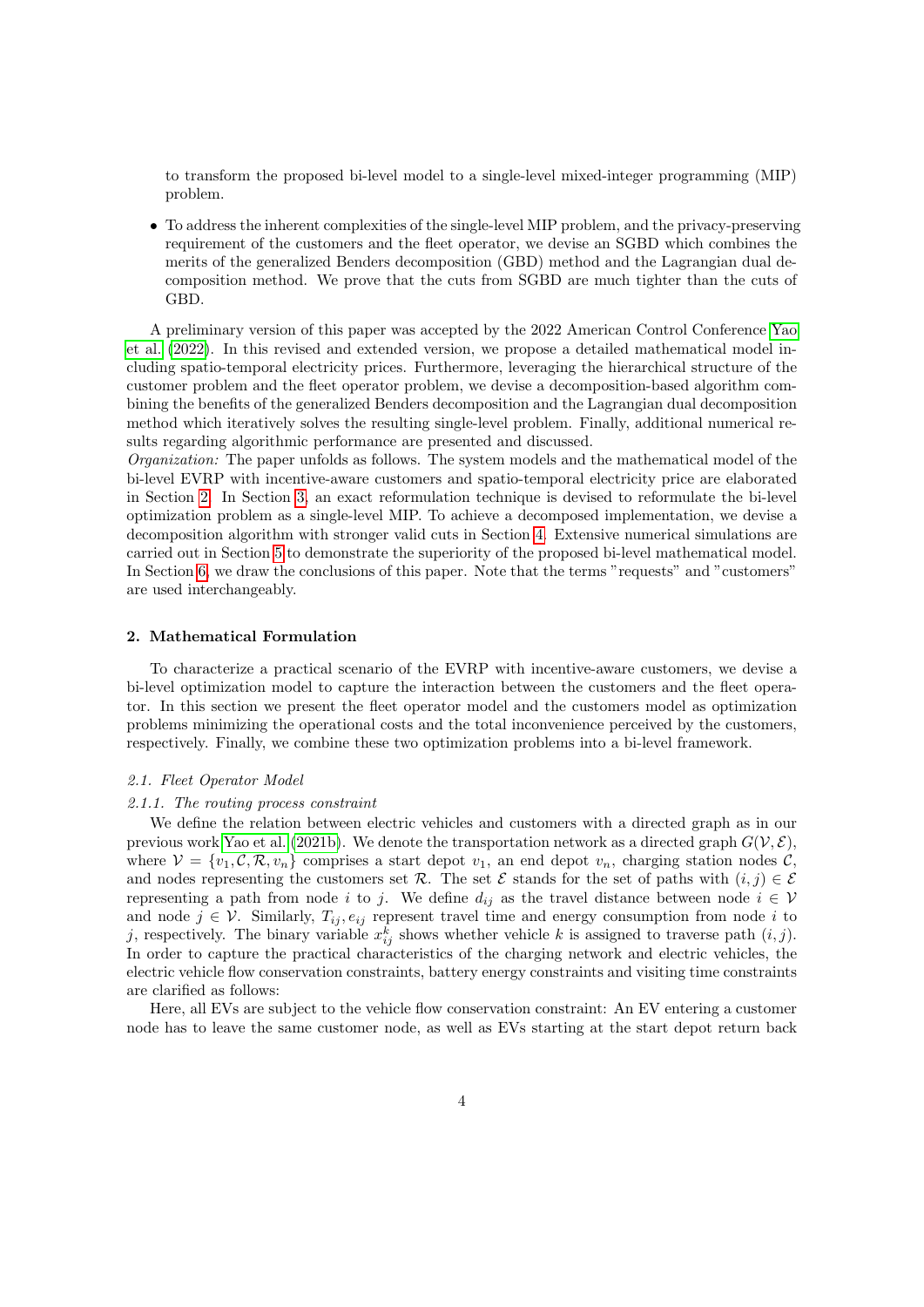to the end depot after serving the requests. This is given by

$$
\sum_{j \in \mathcal{V}} x_{ij}^k - \sum_{j \in \mathcal{V}} x_{ji}^k = b_i, \quad \forall i \in \mathcal{V}, k \in \mathcal{K}, \quad \text{where} \quad b_{v_1} = 1, b_{v_n} = -1, b_i = 0. \tag{1}
$$

There is a constraint that each customer is served at most once by an EV as

<span id="page-4-4"></span>
$$
\sum_{k \in \mathcal{K}} \sum_{j \in \mathcal{V}} x_{ij}^k \le 1, \quad \forall i \in \mathcal{R}.\tag{2}
$$

<span id="page-4-0"></span>Because a few transportation customers may not be served by EVs if the serving cost is higher than the benefit occurring during the delivery service. Besides, visiting time constraints are characterized by

$$
t_j \geq T_{ij} + g_i \cdot r_i^k + t_i - M(1 - x_{ij}^k), \quad \forall i \in \mathcal{C}, j \in \mathcal{V} \setminus v_1, k \in \mathcal{K},
$$
\n
$$
(3)
$$

$$
t_j \geq T_{ij} + t_i - M(1 - x_{ij}^k), \quad \forall i \in \mathcal{R}, j \in \mathcal{V} \setminus v_1, k \in \mathcal{K},
$$
\n
$$
\tag{4}
$$

<span id="page-4-1"></span>in which [\(3\)](#page-4-0) specifies that the arrival time at the following customer node  $t_i$  should be longer than the total of the arrival time of previous customers  $t_i$ , charging time  $g_i \cdot r_i^k$  in which  $g_i$  and  $r_i^k$ represent the time duration per unit kilowatt and the charging amount of EV  $k$  at charging station i, respectively, and travel time  $T_{ij}$ . Constraint [\(4\)](#page-4-1) denotes that the arrival time of the following request node  $t_i$  should be longer than the total of the arrival time of previous transportation requests  $t_i$ , and travel time  $T_{ij}$ . The constant M of [\(3\)](#page-4-0) and [\(4\)](#page-4-1) representing a constant with a large value (e.g.,  $M = 10^6$ ), is introduced to avoid the occurrence of bilinear terms. The same techniques also apply to [\(6\)](#page-4-2) and [\(7\)](#page-4-3). In addition, each customer is constrained by their own time windows, which can be expressed as follows:

<span id="page-4-2"></span>
$$
t_j^{\mathcal{L}} \le t_j \le t_j^{\mathcal{L}} + \delta_j, \quad \forall j \in \mathcal{R}.\tag{5}
$$

#### 2.1.2. The charging process constraint

In contrast to the frequently used spatially varying electricity price of the mathematical model in literature [Chen et al.](#page-18-5) [\(2016\)](#page-18-5); [Yao et al.](#page-19-5) [\(2021b\)](#page-19-5), we extend the mathematical model to incorporate the time-varying electricity price which is partly addressed by Lin et al. [Lin et al.](#page-19-2) [\(2021\)](#page-19-2) and Ferro at al. [Ferro et al.](#page-18-4) [\(2020\)](#page-18-4). However, they both have a similar but impractical assumption that the EVs need to recharge their batteries at the start of the time slot. Under the circumstance of the timevarying electricity price, since the start time of the charging process is dependent on the charging and routing schedules, it is hard to characterize the charging cost, which is the product of the charging energy and the time-varying electricity price. Extending the mathematical model of Ferro et al. [Ferro et al.](#page-18-4) [\(2020\)](#page-18-4), an additional continuous variable  $r_i^k$  and two binary variables  $B_{i\tau}$ ,  $B_{i\tau}^s$  are used to precisely characterize the relation between discrete time slots  $\tau$  and the continuous arrival time of EVs  $t_i$ , and to incorporate the spatio-temporal electricity cost.

The battery energy dynamics of the EVs at the charging station node is defined by

$$
-M(1-x_{ij}^k) \le -E_j^k + E_i^k + r_i^k - e_{ij}x_{ij}^k \le M(1-x_{ij}^k), \quad \forall i \in \mathcal{C}, j \in \mathcal{V} \setminus v_1, k \in \mathcal{K},
$$
 (6)

where  $r_i^k$  is the amount charged at charging node *i*. Besides, the battery energy dynamics of the EVs at the customer node are characterized by

<span id="page-4-3"></span>
$$
-M(1-x_{ij}^k) \le -E_j^k + E_i^k - e_{ij}x_{ij}^k \le M(1-x_{ij}^k), \quad \forall i \in \mathcal{R}, j \in \mathcal{V} \setminus v_1, k \in \mathcal{K},\tag{7}
$$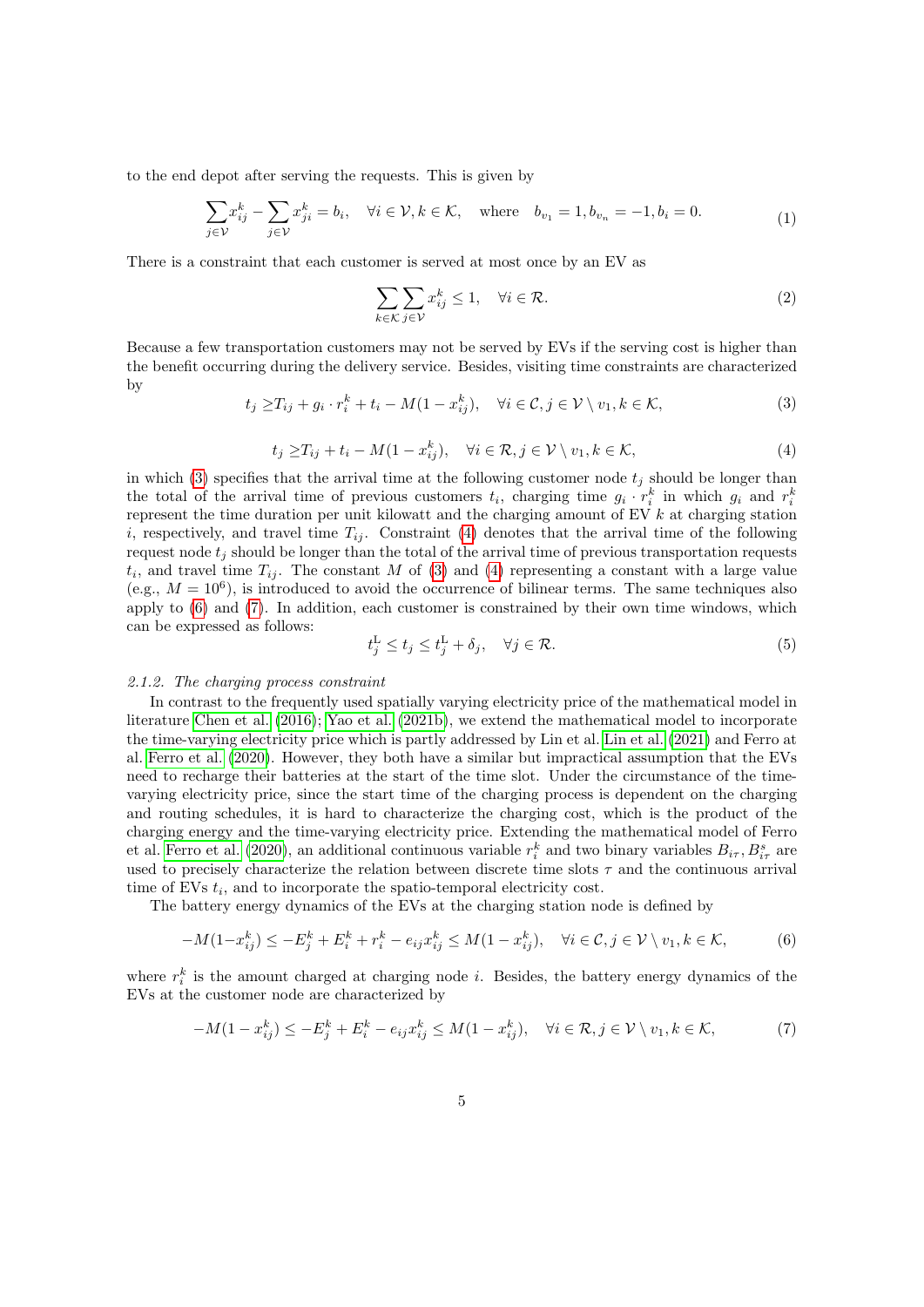in which  $e_{ij} = \phi d_{ij}$  denotes the amount of energy consumption from node i to node j, and  $\phi$ denotes the battery energy consumption per unit distance. As for constraint [\(6\)](#page-4-2) and [\(7\)](#page-4-3), the Big-M linearization approach is used to reformulate the original nonlinear constraints as the linear constraints. We put lower and upper bounds on the battery energy level of EV  $k, E_i^k$  as

$$
0 \le E_i^k \le E_{\text{max}}^k, \quad i \in \mathcal{V}, k \in \mathcal{K}, \tag{8}
$$

where  $E_{\text{max}}^k$  is the battery capacity of each EV. The initial battery energy level of EVs is

$$
E_{v_1}^k = E_0^k \quad \forall k \in \mathcal{K}.\tag{9}
$$

In addition, the time horizon is divided as a set of time slots  $\Lambda = \{1, \dots, \xi\}$  where  $\xi$  represents the maximum time slots, with the constant length  $\Delta \tau$ . Two binary decision variables  $B_{i\tau}$ ,  $B_{i\tau}^s$  are introduced, defining whether charging station  $i$  recharges in time slot  $\tau$  or not, and whether charging station *i* starts to recharge in time slot  $\tau$  or not, respectively. Besides, the relation between  $B_{i\tau}$  and  $B_{i\tau}^{\rm s}$  is captured by

$$
B_{i\tau}^s \ge B_{i\tau} - B_{i(\tau - 1)}, \quad \forall i \in \mathcal{C}, \tau \in \Lambda,
$$
\n(10a)

$$
\sum_{\tau \in \Lambda} B_{i\tau}^s \le 1, \quad \forall i \in \mathcal{C},\tag{10b}
$$

which specifies that the maximum number of charging processes occurring during the entire time slot  $\Lambda$  is one. Note that in practice the charging station could provide the charging service several times over the entire horizon; in other words, during the whole horizon multiple charging processes could take place.

Remark 1. To accommodate the scenario in which multiple charging processes occur during the whole horizon, the charging nodes are duplicated with  $N$  dummy nodes, which are connected by the corresponding charging nodes by setting the distance to 0 where N denotes the maximum number of charging processes.

Considering that we can represent the charging time in two different forms, namely, (a) as the product of charging amount and charging time per kilowatt hour  $r_i^k g_i$  and  $(b)$  the sum of all charging time slots over the entire time horizon  $\Sigma$  $\sum_{\tau \in \Lambda} B_{i\tau} \Delta \tau$ , the relation between  $r_i^k g_i$  and  $\sum_{\tau \in \Lambda} B_{i\tau} \Delta \tau$  is given by

$$
r_i^k g_i \le \sum_{\tau \in \Lambda} B_{i\tau} \Delta \tau, \quad \forall i \in \mathcal{C}.
$$
\n(11)

The relation between discrete time slot  $\tau$  and continuous arrival time of EVs  $t_i$  is characterized by

$$
\sum_{\tau \in \Lambda} B_{i\tau}^s \tau \Delta \tau \le t_i, \quad \forall i \in \mathcal{C}
$$
\n(12a)

$$
t_i \le \sum_{\tau \in \Lambda} B_{i\tau}^s(\tau + 1)\Delta \tau, \quad \forall i \in \mathcal{C}.
$$
 (12b)

#### 2.1.3. The objective function

With the time flexibility  $\delta_i$  allowed by the customers, the fleet operator optimizes the operational cost comprising of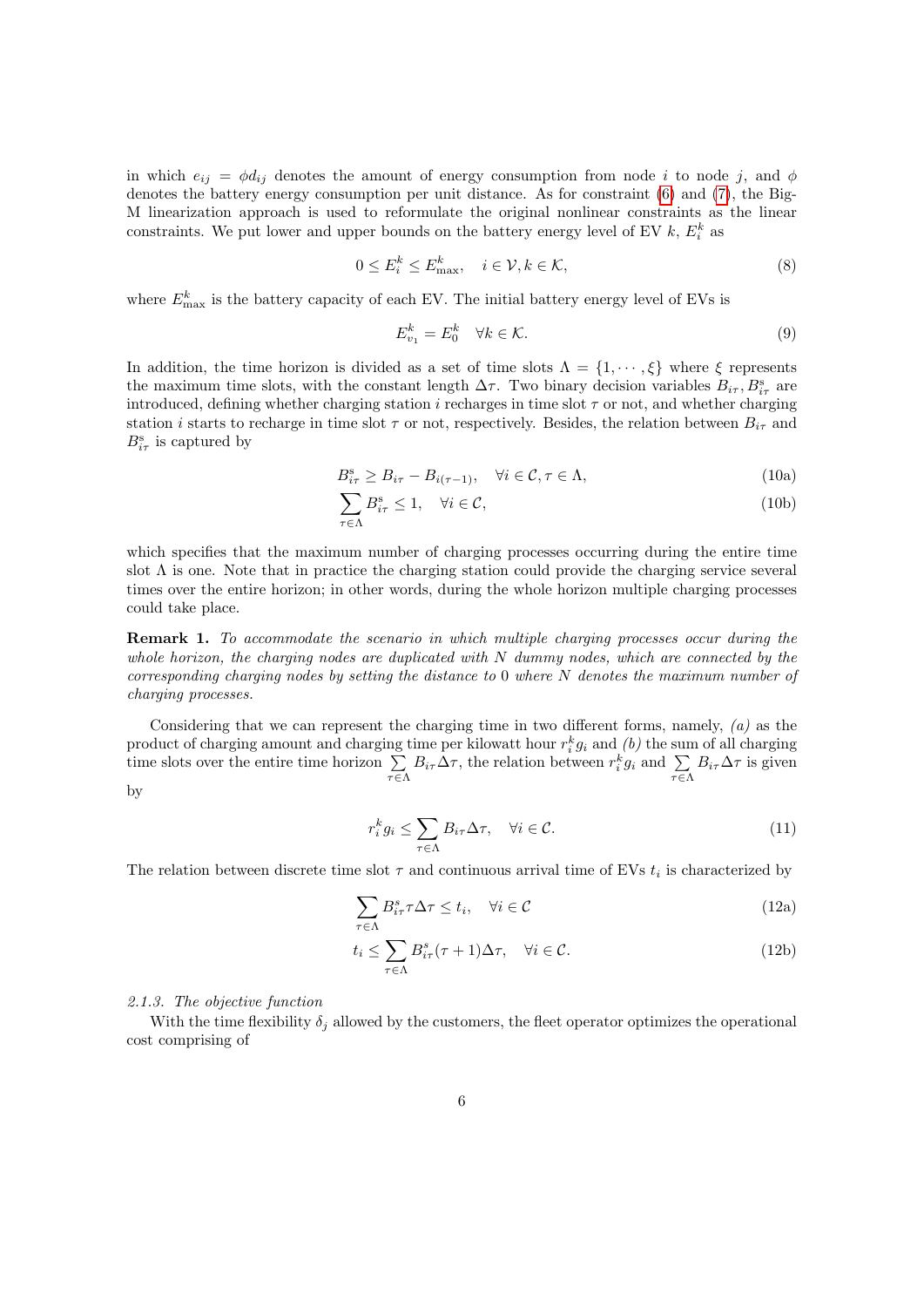- the charging cost  $\sum_{i \in \mathcal{R}}$  $\sum$ τ∈Λ  $\frac{p_{i\tau}B_{i\tau}\Delta\tau}{g_i},$
- the EVs usage cost and delivery revenue  $\sum_{k \in \mathcal{K}}$  $\sum$ i∈V  $\sum$  $\sum_{j\in\mathcal{V}}c_ix_{ij}^k,$
- the travel time  $\sum_{k \in \mathcal{K}}$  $\sum$ i∈V  $\sum$  $\sum_{j\in\mathcal{V}}\omega_{\rm T}T_{ij}x_{ij}^k,$
- the charging time  $\sum_{k \in \mathcal{K}}$ P i∈V P  $\sum_{j\in\mathcal{V}}\omega_{\mathrm{T}}r_{i}^{k}g_{i}x_{ij}^{k},$
- the total discount  $\sum_{j \in \mathcal{R}} q_j \delta_j^* \sum_{i \in \mathcal{V}}$ i∈V  $\sum$ k∈K  $x_{ij}^k$

<span id="page-6-1"></span>which stands for the cost paid for the customers that provide a flexible delivery time window. Here  $\omega_{\rm T}$  denotes the value of time. Besides,  $c_i$  represents a unified cost vector capturing both the vehicle usage fee  $c_v$  and the negative delivery revenue  $D_i^{\{1\}}$  $D_i^{\{1\}}$  $D_i^{\{1\}}$ :

$$
c_i = \begin{cases} D_i, & \text{if } i \in \mathcal{R} \\ c_v, & \text{if } i = v_1. \end{cases}
$$
 (13)

To summarize, the fleet operator problem with incentive mechanism design is stated as follows:

Problem 1 (Operator model).

$$
\min_{x_{ij}^k, B_{i\tau}, B_{i\tau}^s \in \mathbb{B}, r_i^k, q_j, t_j \in \mathbb{R}} \sum_{i \in \mathcal{R}} \sum_{\tau \in \Lambda} \frac{p_{i\tau} B_{i\tau} \Delta \tau}{g_i} + \sum_{k \in \mathcal{K}} \sum_{i \in \mathcal{V}} \sum_{j \in \mathcal{V}} (c_i + \omega_{\text{T}} T_{ij} + \omega_{\text{T}} r_i^k g_i) x_{ij}^k + \sum_{j \in \mathcal{R}} q_j \delta_j^* \sum_{i \in \mathcal{V}} \sum_{k \in \mathcal{K}} x_{ij}^k
$$
  
s.t. (1) – (13).

#### 2.2. Customers Model

We assume that customers aim to maximize the incentive received, and to minimize the inconvenience coming from their provided time flexibility  $\delta_j$ . Besides, we quantify the inconvenience of the customers with a monotonically increasing convex function  $\mathcal{I}(\delta_i)$  [Yao et al.](#page-19-8) [\(2021a\)](#page-19-8). Specifically, given the discount price  $q_j$  of customer j determined by the fleet operator, we formalize the customer problem as follows:

<span id="page-6-2"></span>Problem 2 (Customer Model).

$$
\min_{\delta_j \in \mathbb{R}} \quad \mathcal{I}(\delta_j) - q_j \delta_j,
$$
\n
$$
s.t. \quad 0 \le \delta_j \le \bar{\delta}_j
$$
\n
$$
(14)
$$

Thereby, we define these non-negative dual variables  $u_j, \sigma_j$  which are associated with the inequality constraints of Problem [2.](#page-6-2)

<span id="page-6-0"></span><sup>&</sup>lt;sup>1</sup>Since the fleet operator would like to minimize the operational cost, we set the delivery revenue  $D_i$  of the customers as a negative value.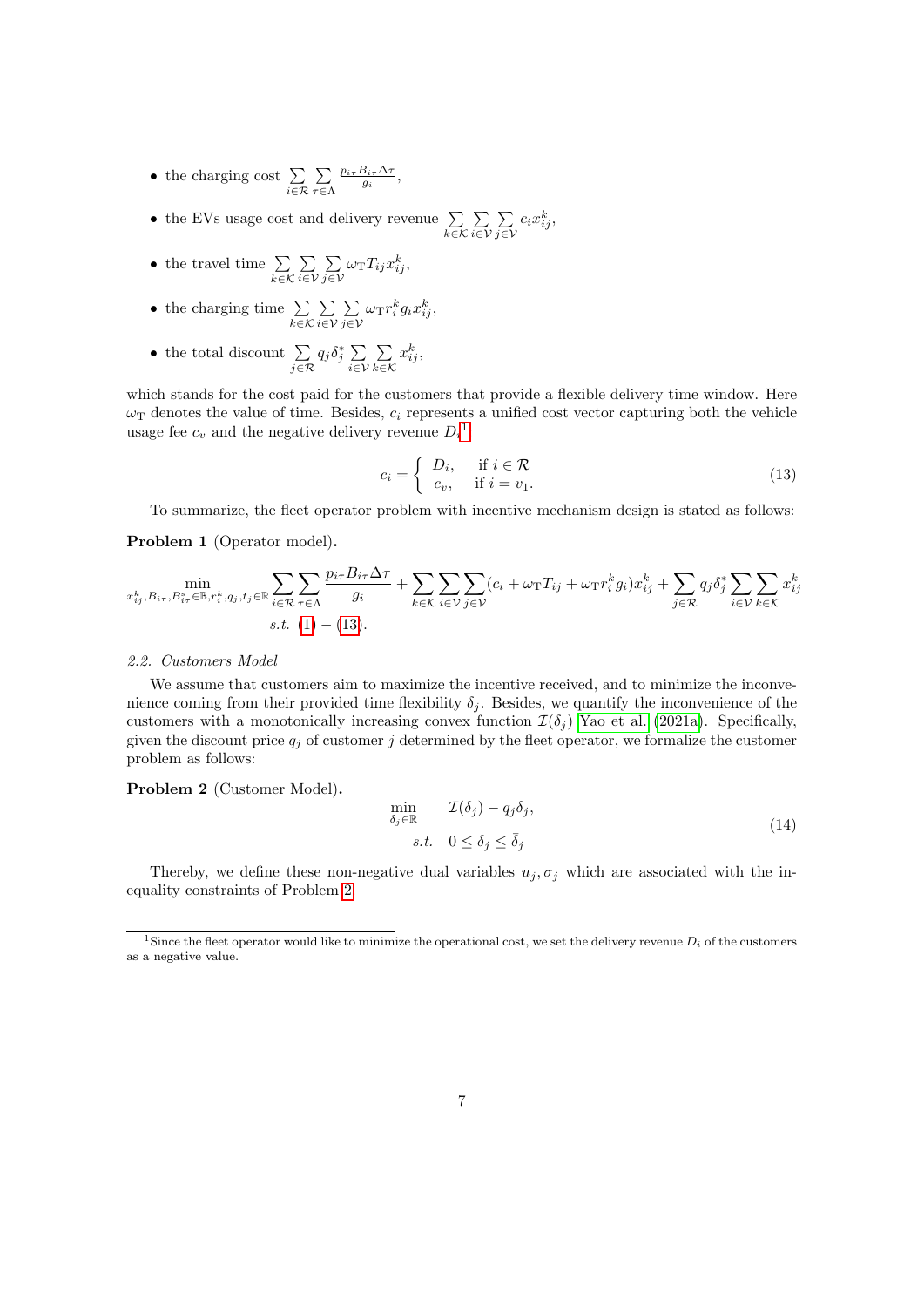#### 2.3. Joint Scheduling Problem of the Fleet Operator and Customers

With the fleet operator model and customers model, we formulate the routing and charging problem of EVs considering the monetary incentives as follows:

<span id="page-7-1"></span>Problem 3 (Joint routing and charging model of the fleet operator and customers).

$$
\min_{x_{ij}^k, B_{i\tau}, B_{i\tau}^s \in \mathbb{B}, r_i^k, q_j, t_j \in \mathbb{R}} \sum_{i \in \mathcal{R}} \sum_{\tau \in \Lambda} \frac{p_{i\tau} B_{i\tau} \Delta \tau}{g_i} + \sum_{k \in \mathcal{K}} \sum_{i \in \mathcal{V}} \sum_{j \in \mathcal{V}} (c_i + \omega_{\text{T}} T_{ij} + \omega_{\text{T}} r_i^k g_i) x_{ij}^k + \sum_{j \in \mathcal{R}} q_j \delta_j^* \sum_{i \in \mathcal{V}} \sum_{k \in \mathcal{K}} x_{ij}^k
$$
\n
$$
s.t. \delta_j^* \in \arg \min_{\delta_j} \left\{ \mathcal{I}(\delta_j) - q_j \delta_j, 0 \le \delta_j \le \bar{\delta}_j \right\}, \forall j \in \mathcal{R},
$$
\n
$$
(1) - (13).
$$

Regarding the inherent difficulties raised by this bi-level optimization problem, there are a few studies attempting to solve the bi-level optimization proble[mLozano & Smith](#page-19-9) [\(2017\)](#page-19-9); [Sinha et al.](#page-19-10) [\(2017\)](#page-19-10); [Allende & Still](#page-18-6) [\(2013\)](#page-18-6). As an alternative to solving the bi-level optimization proble[mCheng](#page-18-7) [et al.](#page-18-7) [\(2019\)](#page-18-7) with a proposed bisection-based iterative approach, we propose to equivalently reformulate the bi-level optimization problem as a single-level optimization problem.

# <span id="page-7-0"></span>3. Equivalent Single-level Reformulation Approach

Due to the inherent NP-hardness brought by the bi-level optimization, thus, we cannot obtain the global optimal solution within the polynomial computation time [Dempe et al.](#page-18-8) [\(2015\)](#page-18-8). For this reason directly solving Problem [3](#page-7-1) is unpractical. To address this issue, we employ the KKT optimality conditions of the customers optimization problem to accurately reformulate Problem [3](#page-7-1) as a single-level mixed-integer nonlinear programming (MINLP) problem. In addition, to simplify such a complicated MINLP, we propose an accurate linearization method, which uses the Big-M linearization method, and the strong duality of the convex optimization problem.

#### 3.1. Reformulation of Customer Problem

In order to handle the NP-hardness of the proposed bi-level model, by leveraging the strong duality of the customer problem of Problem [3,](#page-7-1) we represent the customer problem as a convex problem via its KKT optimality conditions:

<span id="page-7-3"></span><span id="page-7-2"></span>
$$
\nabla \mathcal{I}(\delta_j) - q_j - \sigma_j + u_j = 0, \forall j \in \mathcal{R}
$$
\n(15a)

$$
0 \le u_j \perp (\bar{\delta}_j - \delta_j) \ge 0, \forall j \in \mathcal{R}
$$
\n
$$
(15b)
$$

<span id="page-7-4"></span>
$$
0 \le \sigma_j \perp \delta_j \ge 0, \forall j \in \mathcal{R} \tag{15c}
$$

where  $\perp$  is the complementarity operator. The stationarity conditions are specified in [\(15a\)](#page-7-2), whilst the primal feasibility constraint, the dual feasibility constraint, and complementary condition are given by  $(15b)$  and  $(15c)$ .

Note that there is still a nonlinear term  $q_j \delta_j$  in the objective function of Problem [3,](#page-7-1) and in the complementarity constraints [\(15b\)](#page-7-3) and [\(15c\)](#page-7-4). In order to cope with the computational burden brought by these nonlinear terms, we devise an exact linearization approach to represent such nonlinear terms in a computationally-efficient manner.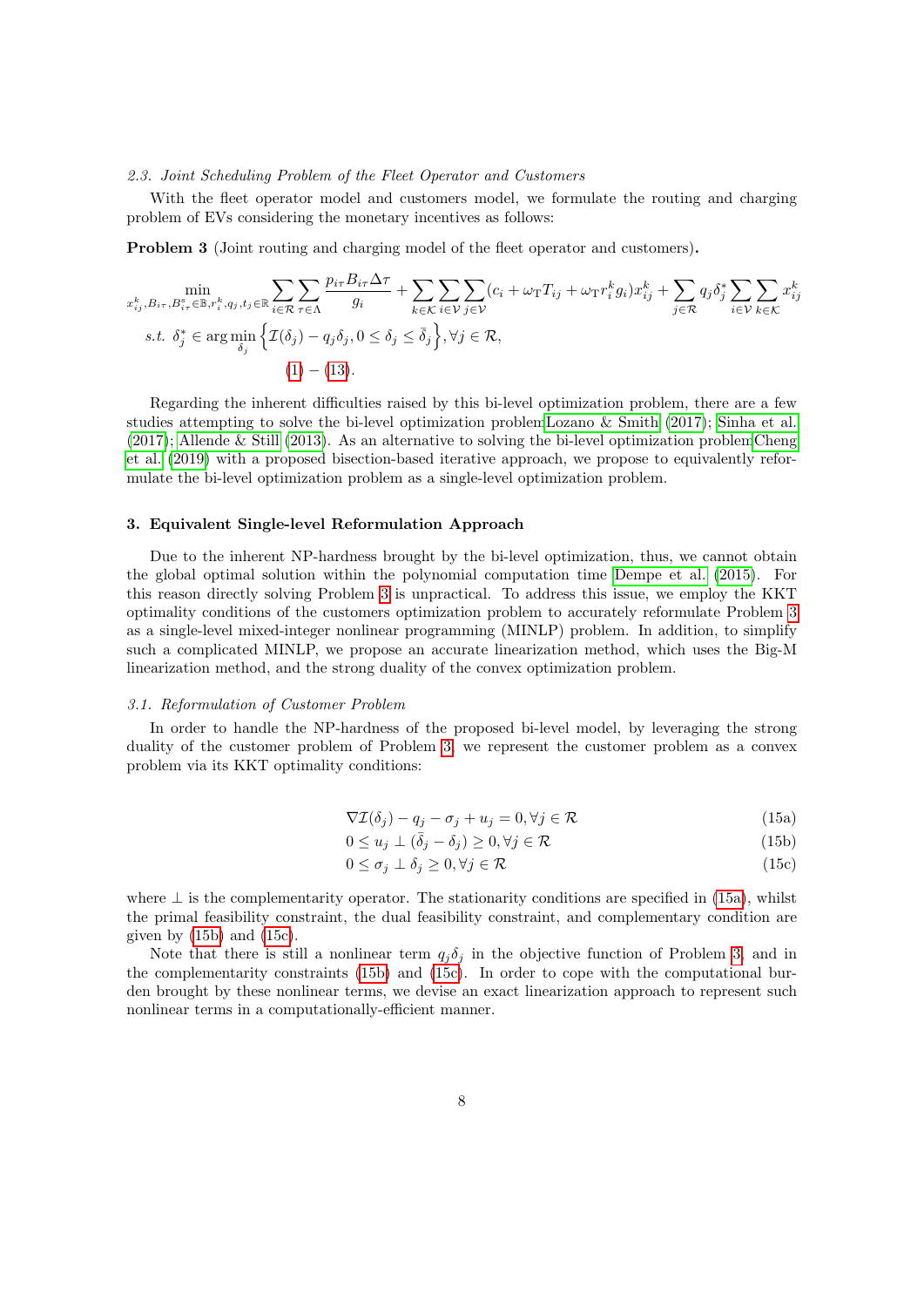#### 3.2. Accurate Linearization Method of the Nonlinear Terms

In order to further reduce the computational complexity of Problem [3,](#page-7-1) an equivalent linearization method consisting of (i) introducing auxiliary binary variables to linearize the nonlinear complementary constraint, and (ii) exploiting the strong duality of the customer problem [Wei et al.](#page-19-11) [\(2014\)](#page-19-11) to accurately linearize the nonlinear term  $q_i \delta_j$ , is devised.

### 3.2.1. Linearized Complementary Constraints

<span id="page-8-0"></span>To cope with the nonlinear and nonconvex complementary constraints [\(15b\)](#page-7-3), and [\(15c\)](#page-7-4), rendering the resulting problem difficult to solve, we devise an exact linearization approach which linearizes these hard constraints by introducing auxiliary binary variables  $\psi_j^1, \psi_j^2$  and a constant M with the sufficiently large value, resulting in the subsequent disjunctive constraints [Fortuny-Amat & McCarl](#page-18-9) [\(1981\)](#page-18-9):

$$
0 \le \bar{\delta}_j - \delta_j \le M \psi_j^1
$$
  
 
$$
0 \le u_j \le M(1 - \psi_j^1) \Big\} \forall j \in \mathcal{R}
$$
 (16a)

<span id="page-8-1"></span>
$$
0 \le \delta_j \le M\psi_j^2
$$
  
 
$$
0 \le \sigma_j \le M(1 - \psi_j^2) \quad \forall j \in \mathcal{R}
$$
 (16b)

# 3.2.2. Linearized Objective Function

Since there is still a nonlinear term  $q_i \delta_i$ , which is the product of two continuous variables, in the objective function of Problem [3.](#page-7-1) With the customer model in Problem [2,](#page-6-2) in which  $\mathcal{I}(\delta_i)$  is a convex function, the Lagrangian function can be obtained as shown below:

$$
L(\delta_j, u_j, \sigma_j) = \mathcal{I}(\delta_j) - q_j \delta_j - \sigma_j \delta_j + u_j (\delta_j - \bar{\delta}_j)
$$
  
=  $\mathcal{I}(\delta_j) + (u_j - q_j - \sigma_j) \delta_j - u_j \bar{\delta}_j$ 

The dual function can be obtained as follows:

$$
g(u_j, \sigma_j) = \inf_{\delta_j} \mathcal{I}(\delta_j) + (u_j - q_j - \sigma_j)\delta_j - u_j \overline{\delta}_j
$$
  
=  $-u_j \overline{\delta}_j + \inf_{\delta_j} \phi(\delta_j) = -u_j \overline{\delta}_j + \phi^*(\delta_j^*)$ 

For convenience, we denote  $\phi(\delta_j) = \mathcal{I}(\delta_j) + (u_j - q_j - \sigma_j)\delta_j$ .

According to the strong duality of convex optimization problems, there is no duality gap between the objective value of lower-level Problem [2](#page-6-2) and the objective value of its dual problem. Then the complicating nonlinear term  $q_i \delta_i$  can be exactly linearized as follows:

$$
\mathcal{I}(\delta_j) - q_j \delta_j = -u_j \bar{\delta}_j + \phi^* (\delta_j^*)
$$
  

$$
q_j \delta_j = \mathcal{I}(\delta_j) + u_j \bar{\delta}_j - \phi^* (\delta_j^*)
$$

In addition, to handle the bilinear terms  $\omega_{\text{T}} r_i^k g_i x_{ij}^k$  and  $(\mathcal{I}(\delta_j) + u_j \bar{\delta}_j - \phi^*(\delta_j^*)) x_{ij}^k$  in the objective function of Problem [3,](#page-7-1) the continuous auxiliary variables  $\eta_{ijk}^1, \eta_j^2$  are introduced as

$$
\eta_{ijk}^1 \ge \omega_{\rm T} r_i^k g_i - M(1 - x_{ij}^k), \forall i \in \mathcal{V}, j \in \mathcal{V}, k \in \mathcal{K}
$$
\n(17a)

$$
\eta_j^2 \ge \mathcal{I}(\delta_j) + u_j \bar{\delta}_j - \phi^*(\delta_j^*) - M(1 - \sum_{k \in \mathcal{K}} \sum_{i \in \mathcal{J}} x_{ij}^k), \forall j \in \mathcal{R}.\tag{17b}
$$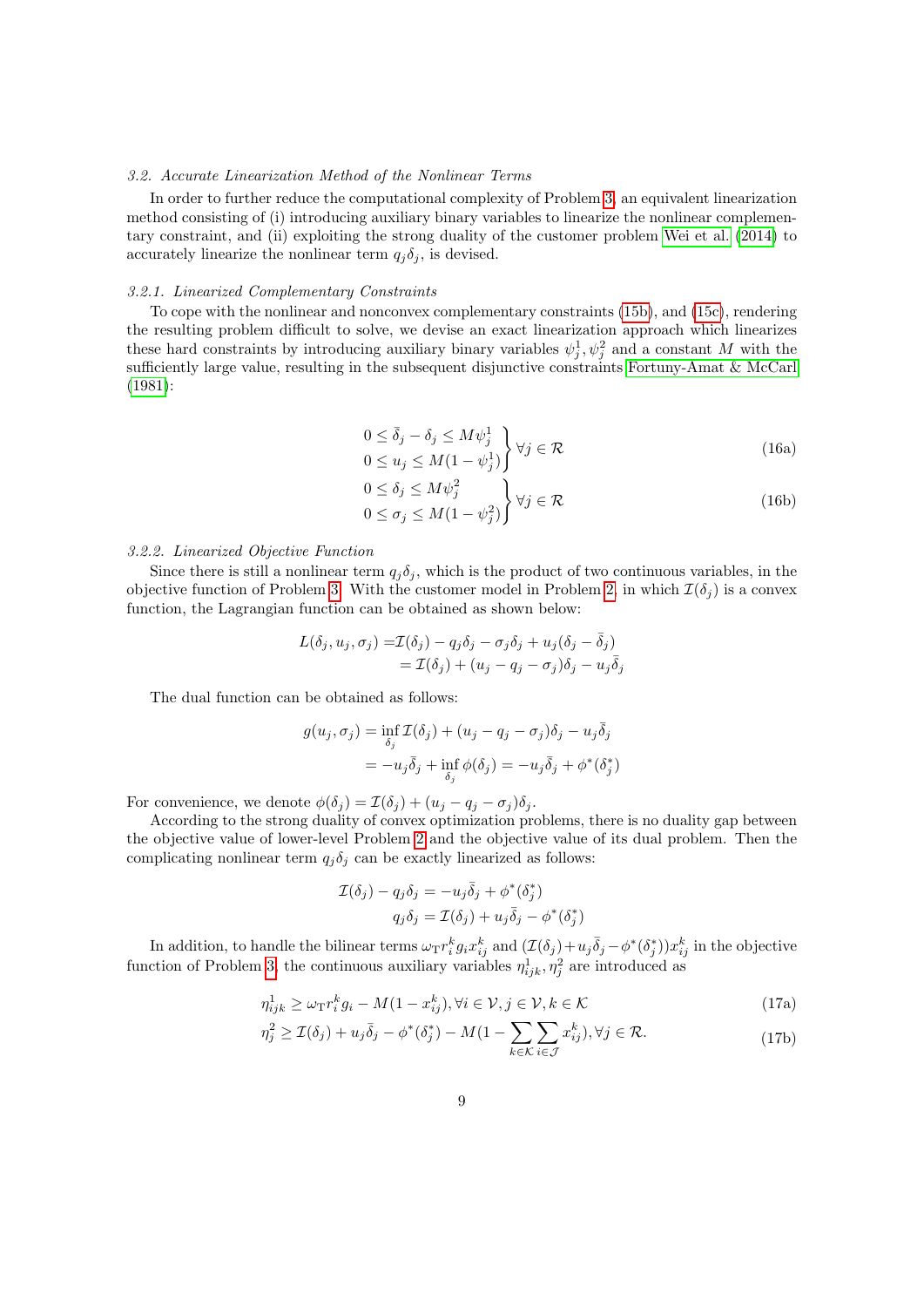3.2.3. Equivalent Reformulation of the bi-level optimization model of operator and customers

We denote all variables by  $\mathcal{X} = \left\{ \{x_{ij}^k, \eta_{ijk}^1\}_{i,j\in\mathcal{V}}^k, \{q_j, \delta_j, u_j, \sigma_j, \psi_j^1, \psi_j^2, \eta_j^2\}_{j\in\mathcal{V}}, \{r_i^k, E_i^k\}_{i\in\mathcal{V}}^k, \{B_{i\tau}, B_{i\tau}^{\mathrm{s}}\}_{i\in\mathcal{C}}^{\tau\epsilon} \right\}$ for the sake of convenience. With the proposed equivalent linearization methods, we can accurately reformulate Problem [3](#page-7-1) as a Problem [4:](#page-9-1)

<span id="page-9-1"></span>Problem 4 (Linearized single-level optimization problem).

$$
\min_{\mathcal{X}} \sum_{k \in \mathcal{K}} \sum_{i \in \mathcal{V}} \sum_{j \in \mathcal{V}} \left( \eta_{ijk}^1 + \eta_j^2 + (\omega_{\text{T}} T_{ij} + c_i) x_{ij}^k + \sum_{i \in \mathcal{R}} \sum_{\tau \in \Lambda} \frac{p_{i\tau} B_{i\tau} \Delta \tau}{g_i} \right)
$$
  
s.t. (1) - (13), (15a), (16), (17).

Commercial solvers (e.g., Gurobi, and CPLEX) can be used to solve Problem [4](#page-9-1) directly. However, considering that the privacy-preserving requirement of both the fleet operator and the customers, we propose a decomposition-based algorithm to decompose the single-level optimization problem into a master problem and subproblem, which are solved in an iterative fashion. The master problem is solved by the fleet operator, and the subproblem is solved by a cloud operator of all customers. We assume that a cloud operator can collect all information regarding the solution of the subproblem. To book a ride-hailing service online, in reality, the customers need to upload their travel information to the online ride-hailing platform, like Uber. In return, the online ride-hailing service providers offer customers multiple travel options. Then the assumption aforementioned is reasonable.

# <span id="page-9-0"></span>4. Optimization Framework with Decomposition

Considering the independence of the EVs fleet operator and the customers, it is impractical to directly solve the resultant single-level Problem [4](#page-9-1) in a centralized fashion. In the community of optimization, enormous efforts are put into designing efficient algorithms to solve mixed-integer programming problems [Lee & Leyffer](#page-19-12) [\(2011\)](#page-19-12); [Dakin](#page-18-10) [\(1965\)](#page-18-10); [Bodur et al.](#page-18-11) [\(2017\)](#page-18-11); [Rahmaniani et al.](#page-19-13) [\(2020\)](#page-19-13); [Bodur & Luedtke](#page-18-12) [\(2017\)](#page-18-12); [Baena et al.](#page-18-13) [\(2020\)](#page-18-13). Due to the hierarchical relation between the fleet operator and the customers, we propose an optimization algorithm based on the SGBD, which combines the complementary merits of the Lagrangian dual decomposition and the GBD. More specifically, by exploiting the merits of the Lagrangian dual decomposition method, we devise an MIP subproblem. With the newly formulated subproblem, valid Benders cuts are generated that are tighter than the classic Benders cuts derived from the GBD. Besides, the tightness is also rigorously proved in the subsection below.

#### 4.1. Generalized Benders Decomposition Method

For the sake of simplicity, the linearized single-level Problem [4](#page-9-1) is presented in compact form as follows:

$$
\min_{X_{\rm d}, X_{\rm c}} \quad c_{\rm d}^T X_{\rm d} + c_{\rm c}^T X_{\rm c}
$$

$$
s.t. \quad A_d X_d + A_c X_c \le b_a \tag{18a}
$$

 $B_d X_d + G(X_c) \le b_b$  (18b)

<span id="page-9-4"></span><span id="page-9-3"></span><span id="page-9-2"></span>
$$
D_{\rm d}X_{\rm d} \le b_{\rm c} \tag{18c}
$$

<span id="page-9-5"></span>
$$
X_{\mathbf{d}} \in \mathbb{B}^m, X_{\mathbf{c}} \in \mathbb{R}^n,\tag{18d}
$$

 $X_c = \left\{ \{\eta_{ijk}^1\}_{i,j\in\mathcal{V}}^{k\in\mathcal{K}}, \{q_j, \delta_j, u_j, \sigma_j, \eta_j^2\}_{j\in\mathcal{V}}, \{r_i^k, E_i^k\}_{i\in\mathcal{V}}^{k\in\mathcal{K}} \right\}$  and  $X_d = \left\{ \{x_{ij}^k\}_{i,j\in\mathcal{V}}^{k\in\mathcal{K}}, \{\psi_j^1, \psi_j^2\}_{j\in\mathcal{V}}, \{B_{i\tau}, B_{i\tau}^s\}_{i\in\mathcal{C}}^{\tau\in\Lambda} \right\}$ represent the set of continuous variables and the set of discrete variables, respectively. Besides,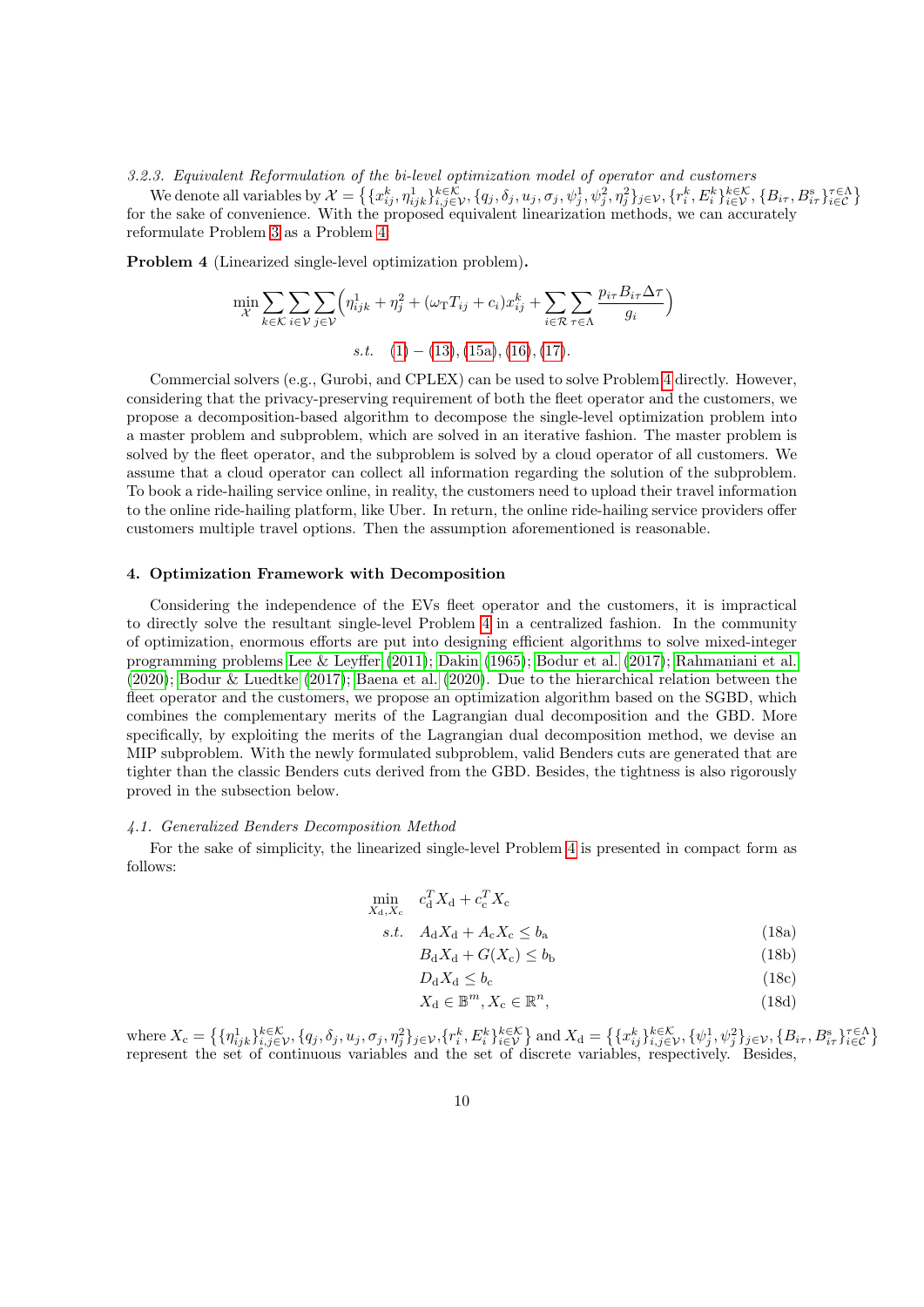$A_d$ ,  $A_c$ ,  $B_d$ ,  $D_d$  are the coefficient matrices,  $b_a$ ,  $b_b$ ,  $b_c$ ,  $c_d$ ,  $c_c$  are the coefficient vectors, and n, m represent the dimension of continuous variables and binary variables, respectively. In addition, [\(18a\)](#page-9-2) denotes the linear constraint, [\(18b\)](#page-9-3) denotes the nonlinear constraint, where  $G(X_c)$  represents a nonlinear function, and [\(18c\)](#page-9-4) represents the integer related constraints.

#### 4.1.1. The mathematical formulation of the Benders master problem

By adopting an auxiliary variable Θ serving as a lower bound of the objective value of the subproblem, the Benders master problem (BMP) containing integer variables  $X_d$  and the related constraints [\(18c\)](#page-9-4) can be formulated as follows:

#### <span id="page-10-3"></span>Problem 5 (BMP).

$$
\min_{X_{\rm d}, \Theta} \quad c_{\rm d}^T X_{\rm d} + \Theta
$$
\n
$$
s.t. \quad D_{\rm d} X_{\rm d} \le b_{\rm c}
$$
\n
$$
X_{\rm d} \in \mathbb{B}^m.
$$

4.1.2. The mathematical formulation of the Benders subproblem

With the solution obtained from solving BMP  $X^*_{\rm d}$  and the local copies of BMP variables  $Z_{\rm d}$ , the Benders subproblem (BSP) can be formalized thus:

<span id="page-10-0"></span>Problem 6 (BSP).

$$
\min_{X_c, Z_d} c_c^T X_c
$$
\n
$$
s.t. \quad A_d Z_d + A_c X_c \le b_a
$$
\n(19a)

$$
R_1 Z_1 + G(X_2 \le b_3) \tag{19a}
$$
\n
$$
R_1 Z_1 + G(X_1) < b_1 \tag{19b}
$$

$$
D_{\rm d}Z_{\rm d} + O(A_{\rm c}) \le \theta_{\rm b} \tag{19b}
$$
\n
$$
D_{\rm d}Z_{\rm d} \le b. \tag{19c}
$$

$$
Z_1 - Y^* \tag{13c}
$$
\n
$$
Z_2 - Y^* \tag{13d}
$$

$$
Z_{\rm d} = X_{\rm d}^* \tag{19d}
$$

$$
Z_{\mathbf{d}} \in \mathbb{R}^{m}, X_{\mathbf{c}} \in \mathbb{R}^{n}.
$$
 (19e)

<span id="page-10-2"></span>If the solution of Problem [6](#page-10-0)  $(\bar{X}_{c}, \bar{Z}_{d})$  is feasible, the following Benders optimality cut can be generated:

$$
\Theta \ge c_{\rm c}^T \bar{X}_{\rm c} + \zeta^T (X_{\rm d} - \bar{Z}_{\rm d}),\tag{20}
$$

where  $\zeta$  is the dual variable of [\(19d\)](#page-9-5).

As for the infeasible Problem [6,](#page-10-0) with two slack variables  $S_a$ ,  $S_b$ , the feasibility subproblem (FSP) is formulated as follows:

<span id="page-10-1"></span>Problem 7 (FSP).

$$
\min_{X_c, Z_d, S_a, S_b} \quad \mathbf{1}^T S_a + \mathbf{1}^T S_b
$$
\n
$$
s.t. \quad A_d Z_d + A_c X_c \le b_a + S_a \tag{21a}
$$

$$
B_d Z_d + G(X_c) \le b_b + S_b \tag{21b}
$$

$$
D_{\rm d}Z_{\rm d} \le b_{\rm c} \tag{21c}
$$

$$
Z_{\rm d} = X_{\rm d}^* \tag{21d}
$$

$$
Z_{\mathbf{d}} \in \mathbb{R}^m, X_{\mathbf{c}} \in \mathbb{R}^n. \tag{21e}
$$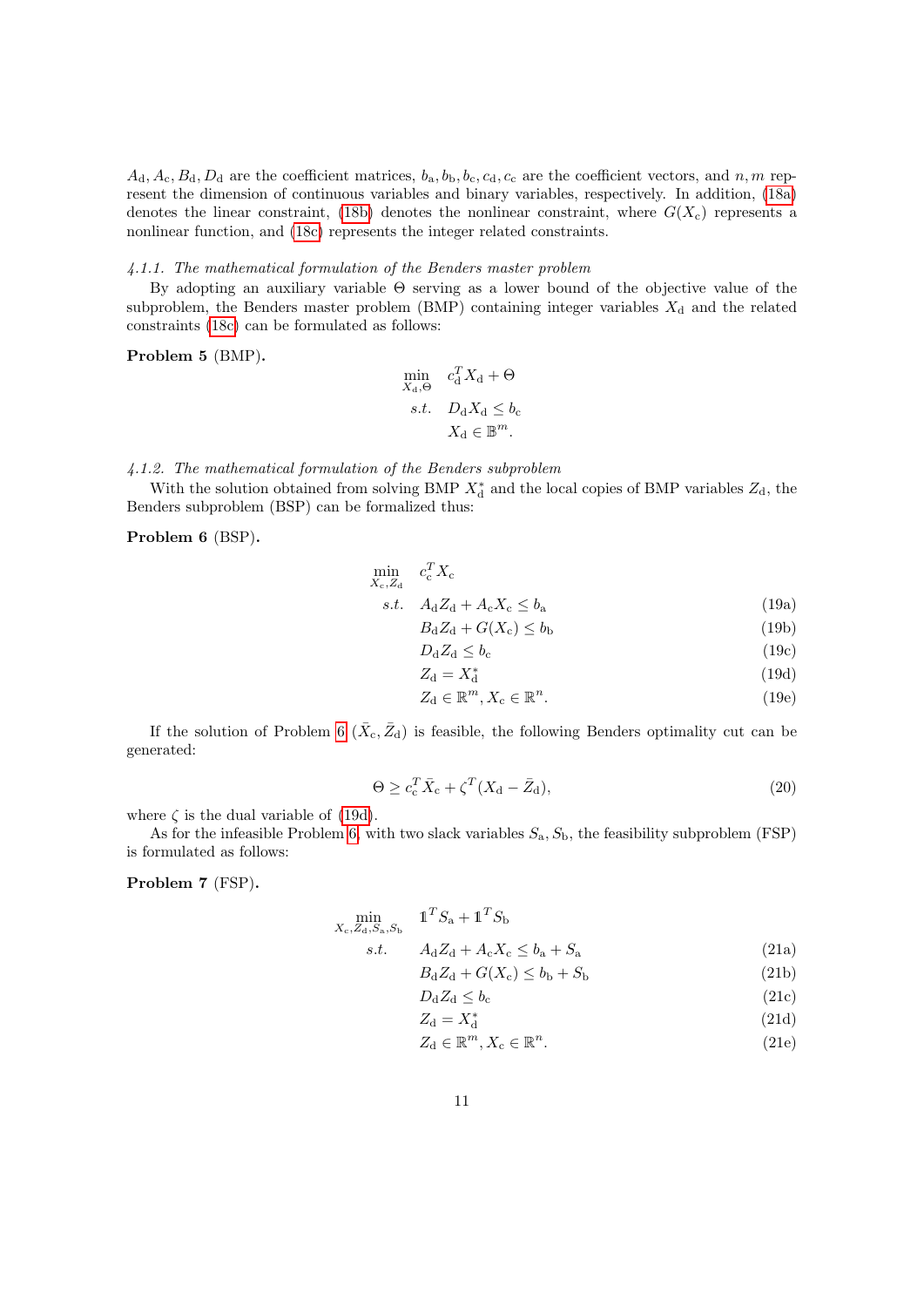With the solution of Problem [7](#page-10-1)  $(\bar{S}_a, \bar{S}_b, \bar{Z}_d)$ , the Benders feasibility cut can be generated as follows:

$$
0 \geq \mathbb{1}^T \bar{S}_a + \mathbb{1}^T \bar{S}_b + \Upsilon^T (X_d - \bar{Z}_d), \tag{22}
$$

where  $\Upsilon$  is the dual variable of [\(21d\)](#page-9-5).

#### 4.2. Strengthened Generalized Benders Decomposition Algorithm

Considering that directly applying the GBD is a time-consuming tas[kLee et al.](#page-19-14) [\(2020\)](#page-19-14), we devise a novel decomposition method, namely, the SGBD, which iteratively strengthens the master problem with tight optimality and feasibility cut by leveraging the power of the Lagrangian dual decomposition method.

#### 4.2.1. Strengthened optimality cut

There are a few papers developing the Benders optimality and feasibility cut generated at fractional nodes of the search tree during the early stage of the search process, which helps to obtain a better lower boun[dAdulyasak et al.](#page-18-14) [\(2015\)](#page-18-14); [Bodur et al.](#page-18-11) [\(2017\)](#page-18-11); [Gendron et al.](#page-19-15) [\(2016\)](#page-19-15). In order to derive the strengthened optimality cut, by introducing the dual variable  $\zeta$  for [\(19d\)](#page-9-5), the Lagrangian dual problem of [\(6\)](#page-10-0) can be formulated as follows:

$$
\max_{\zeta \in \mathbb{R}^m} \min_{X_{\rm c}, Z_{\rm d}} \quad c_{\rm c}^T X_{\rm c} - \zeta^T (Z_{\rm d} - X_{\rm d}^*)
$$
\n
$$
s.t. \quad A_{\rm d} Z_{\rm d} + A_{\rm c} X_{\rm c} \le b_{\rm a}
$$
\n
$$
B_{\rm d} Z_{\rm d} + G(X_{\rm c}) \le b_{\rm b}
$$
\n
$$
D_{\rm d} Z_{\rm d} \le b_{\rm c}
$$
\n
$$
Z_{\rm d} \in \mathbb{R}^m, X_{\rm c} \in \mathbb{R}^n.
$$

The strengthened Benders optimality cut can be generated by enforcing  $Z_d \in \mathbb{B}^m$  within the Lagrangian dual problem of [\(6\)](#page-10-0), as illustrated in Lemma [1.](#page-11-0)

<span id="page-11-0"></span>**Lemma 1.** Given the linear relaxation solution of BMP  $X_d^* \in \mathbb{R}^m$ , and the dual variable  $\zeta \in \mathbb{R}^m$ from solving BSP, we can formulate the following mixed-integer programming subproblem

$$
\min_{X_c, Z_d} c_c^T X_c - \zeta^T (Z_d - X_d^*)
$$
\n
$$
c_c^T X_c - \zeta^T (Z_d - X_d^*)
$$
\n(24a)

$$
s.t. \quad A_d Z_d + A_c X_c \le b_a \tag{24a}
$$

$$
B_{\rm d}Z_{\rm d} + G(X_{\rm c}) \le b_{\rm b} \tag{24b}
$$

$$
D_{\rm d}Z_{\rm d} \le b_{\rm c} \tag{24c}
$$

$$
Z_{\rm c} \subset \mathbb{R}^m \quad \mathbf{Y} \subset \mathbb{R}^n \tag{24d}
$$

$$
Z_{\mathbf{d}} \in \mathbb{B}^m, X_{\mathbf{c}} \in \mathbb{R}^n. \tag{24d}
$$

<span id="page-11-2"></span><span id="page-11-1"></span> $\Box$ 

to derive the strengthened Benders optimality cut [\(25\)](#page-11-1) with the solution  $\bar{Z}_{d}$ ,  $\bar{X}_{c}$  from solving [\(24\)](#page-11-2).

$$
\Theta \ge c_{\rm c}^T \bar{X}_{\rm c} + \zeta^T (X_{\rm d} - \bar{Z}_{\rm d}).\tag{25}
$$

Proof. The proof can be found in Appendix [Appendix A.](#page-16-0)

Compared with the optimality cut generated by the GBD, the tightness of the strengthened Benders optimality cut is quantified and rigorously proved in Theorem [1.](#page-12-0)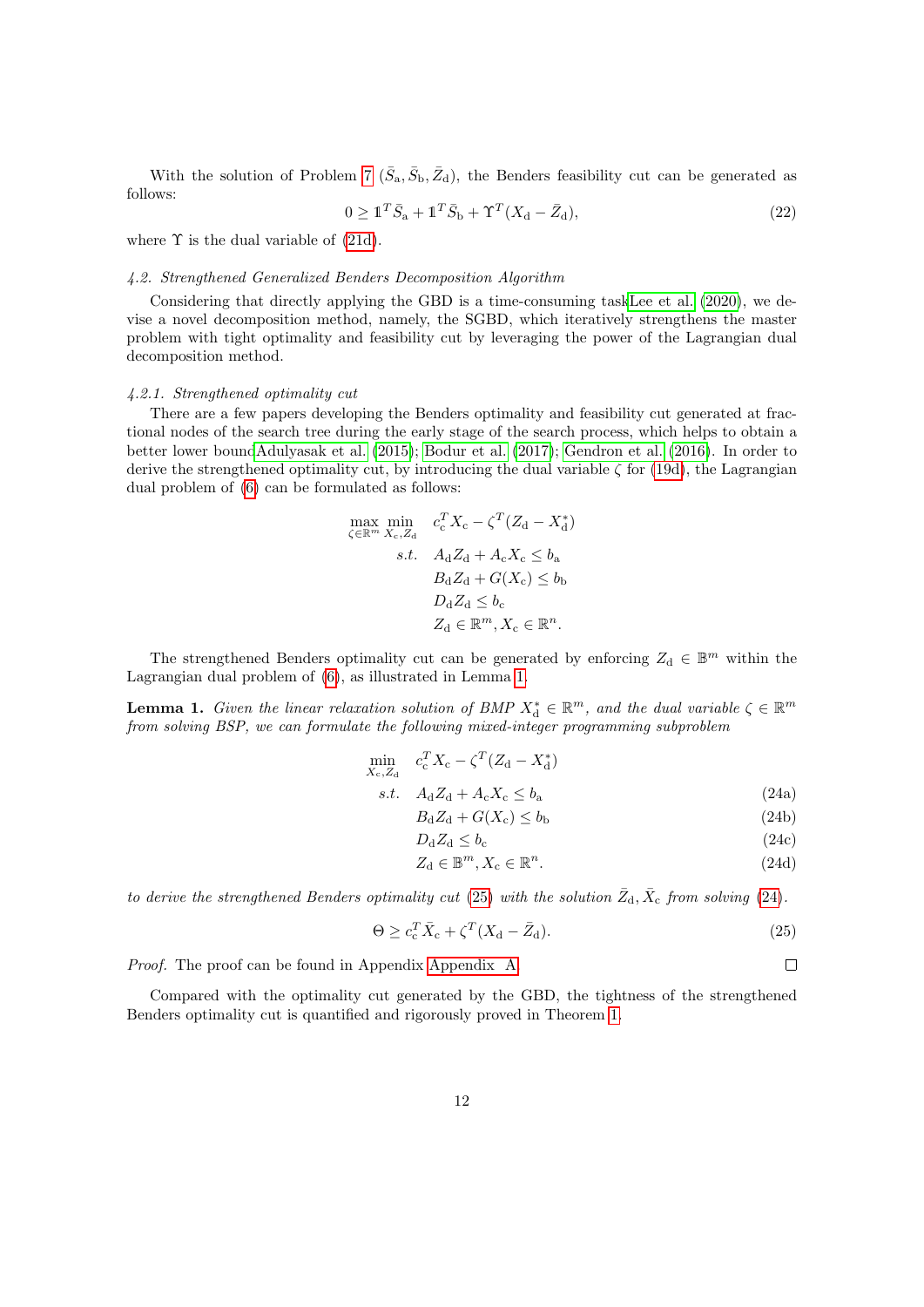<span id="page-12-0"></span>**Theorem 1.** Given the dual multipliers  $\zeta$  of [\(19d\)](#page-9-5) from solving Problem [\(6\)](#page-10-0), the strengthened Benders optimality cut [\(25\)](#page-11-1) is parallel to the generalized Benders optimality cut [\(20\)](#page-10-2) and at least  $\Xi \geq 0$  units tighter, where

$$
\Xi = \min_{\mathcal{X} \cup Z_d \in \mathbb{B}^m} (c_{\mathrm{c}}^T X_{\mathrm{c}} - \bar{\zeta}^T Z_{\mathrm{d}}) - \min_{\mathcal{X} \cup Z_d \in \mathbb{R}^m} (c_{\mathrm{c}}^T X_{\mathrm{c}} - \bar{\zeta}^T Z_{\mathrm{d}}).
$$

Proof. The proof is delivered in Appendix [Appendix B.](#page-16-1)

With the tightly strengthened Benders cut of the SGBD, a larger area will be cut compared to the cut of the GBD. Thus, fewer iterations are achieved by the SGBD.

# 4.2.2. Strengthened feasibility cut

As for the infeasible strengthened Benders subproblem, the strengthened feasibility subproblem (SFSP) of SGBD is formulated with three additional non-negative slack variables  $(S_a, S_b, S_c)$  as follows:

# <span id="page-12-1"></span>Problem 8 (SFSP).

$$
\min_{X_c, Z_d, S_a, S_b, S_c} \quad \mathbb{1}^T S_a + \mathbb{1}^T S_b + \mathbb{1}^T S_c - \Upsilon^T (Z_d - X_d^*)
$$
\n
$$
s.t. \quad A_d Z_d + A_c X_c \le b_a + S_a \tag{26a}
$$

$$
B_d Z_d + G(X_c) \le b_b + S_b \tag{26b}
$$

$$
D_{\rm d}Z_{\rm d} \le b_{\rm c} + S_{\rm c} \tag{26c}
$$

$$
Z_{\mathbf{d}} \in \mathbb{B}^m, X_{\mathbf{c}} \in \mathbb{R}^n. \tag{26d}
$$

With the solution of Problem [8](#page-12-1)  $(\bar{S}_a, \bar{S}_b, \bar{S}_c, \bar{Z}_d)$ , the strengthened Benders feasibility cut can be generated as follows:

<span id="page-12-2"></span>
$$
0 \geq \mathbb{1}^T \bar{S}_a + \mathbb{1}^T \bar{S}_b + \mathbb{1}^T \bar{S}_c + \Upsilon^T (X_d - \bar{Z}_d). \tag{27}
$$

With these strengthened Benders cuts obtained [\(25\)](#page-11-1), [\(27\)](#page-12-2), compared with the GBD, the performance of the proposed SGBD is theoretically improved, which will be evaluated below, in the numerical simulation results.

#### 4.3. Implementation Details

In this subsection, the implementation details are clarified as follows:

- Fractional solution: To quickly derive valid cuts, we first solve the LP relaxation of the BMP (Problem [5\)](#page-10-3) with classical cuts;
- Strengthened cut generation: The strengthened Benders cuts [\(25\)](#page-11-1), [\(27\)](#page-12-2) are generated in the following steps: (a) the value of dual multipliers can be obtained by solving the subproblem [\(24\)](#page-11-2) or the feasibility subproblem [\(8\)](#page-12-1); (b) with the dual multipliers, strengthened Benders cuts  $(25)$ ,  $(27)$  can be generated.

Besides, the master problem is solved by the fleet operator, and the strengthened subproblem is solved by a cloud operator of the customers. Thanks to the power of the strengthened optimality and feasibility cut, compared with the GBD, the proposed SGBD holds a faster convergence rate over the whole solution process.

 $\Box$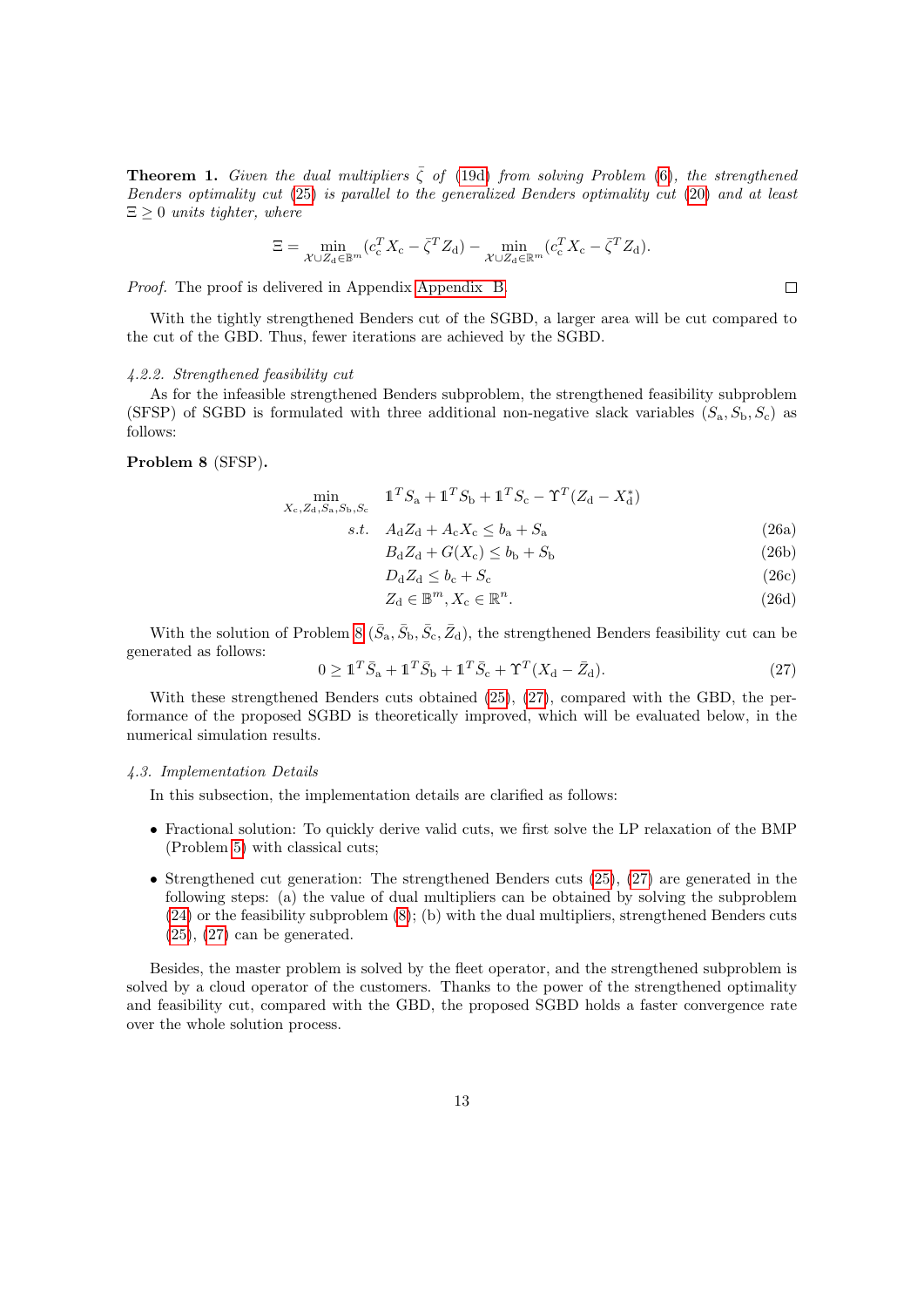#### <span id="page-13-0"></span>5. Simulation Experiments

In this section we demonstrate the effectiveness of the proposed mathematical model with an example of package delivery. Besides, we provide the details of the numerical data used.

# 5.1. Illustrative Parameter Settings

The VRP-REP data for Belgium<sup>[2](#page-13-1)</sup>, which consists of a 1000-node map with their geographic coordinates, out of which we choose a finite number of customers in a random fashion, is used in the following numerical experiments. As for the specifications of EVs, the battery capacity and recharging power are set as  $90 \text{ kWh}$ ,  $150 \text{ kW}$  (fast charging), and  $22 \text{ kW}$  (slow charging)<sup>[3](#page-13-2)</sup>, respectively. In addition, the energy consumption per kilometer and the average speed of EVs are set as  $0.24 \text{ kW h/km}$  and  $60 \text{km/h}$ , respectively. Considering the 24-hour planning horizon, there are 288 time slots with 5-minute time intervals. According to the real time electricity price of PJM wholesale market<sup>[4](#page-13-3)</sup>, we obtain the electricity price of 288 time slots during 5 minutes for the numerical simulation. We set the usage cost of an EV  $c<sub>v</sub>$  as 99\$. In order to capture a realistic scenario, the positive revenue gained from serving a request, is sampled from a truncated normal distribution with the mean and the standard deviation set as  $9.05\$  $9.05\$  $9.05\$  and  $5\frac{5}{7}$ , respectively. For the sake of convenience, we model the inconvenience function as a convex two-segment piecewise affine function with  $\gamma_{1,2} = \{0, 1.5\}\$ /h and  $\chi_{1,2} = \{0.01, -0.01\}\$  for every customer. Furthermore, we can use the different inconvenience function for each customer to incorporate the heterogeneous case (i.e., every customer has the different time sensitivity  $\gamma_i$ ). The simulation experiments are run with 50 times, and we showcase the results with average values in the subsequent figures. We solve the optimization problems on a workstation with an Intel Core i9-10980XE processor consisting of 36 CPUs of 3.00 GHz and 64 GB of memory.

#### 5.2. Performance Comparison

To evaluate the benefit of introducing monetary incentives both for the fleet operator and the customers, with different values of the maximum time flexibility  $\overline{\delta}_j$  (which we set to be the same value for all customers), and with different values of the time sensitivity  $\gamma_2$ , the optimal solution of Problem [4,](#page-9-1) and the solution of the incentive-free problem detailed in Appendix [Appendix C,](#page-17-0) are compared and analyzed.

#### 5.2.1. Benefits brought by the time-flexibility  $\bar{\delta}$

In order to assess the impact of different lengths of time flexibility on the reduction of the operation cost, we conduct 3 sets of experiments with the different value of  $\bar{\delta}$ ,  $\bar{\delta} \in \{0.5, 1, 1.5\}$ h, and  $\gamma_2 = 1.5$  \$/h. As illustrated in Fig. [2a,](#page-14-0) the operation cost is decreased while the value of  $\delta$  increases from 0.5 h to 1.5 h, demonstrating that the operation cost can be further reduced as the customers provide a larger time flexibility. In turn, a higher degree of time flexibility  $\delta$  will enable customers to receive a larger monetary incentive, ultimately leading to a larger delivery fee saving, as showcased in Fig. [2b.](#page-14-0) Thereby, the maximum average operation cost reduction is over 5%, with the largest average delivery fee saving exceeding 5%.

<span id="page-13-1"></span><sup>2</sup><http://www.vrp-rep.org/datasets/item/2017-0001.html>

<span id="page-13-2"></span><sup>3</sup><https://www.tesla.com/>

<span id="page-13-3"></span><sup>4</sup><https://hourlypricing.comed.com/live-prices/five-minute-prices/>

<span id="page-13-4"></span><sup>5</sup><https://www.fedex.com/en-us/shipping/one-rate.html>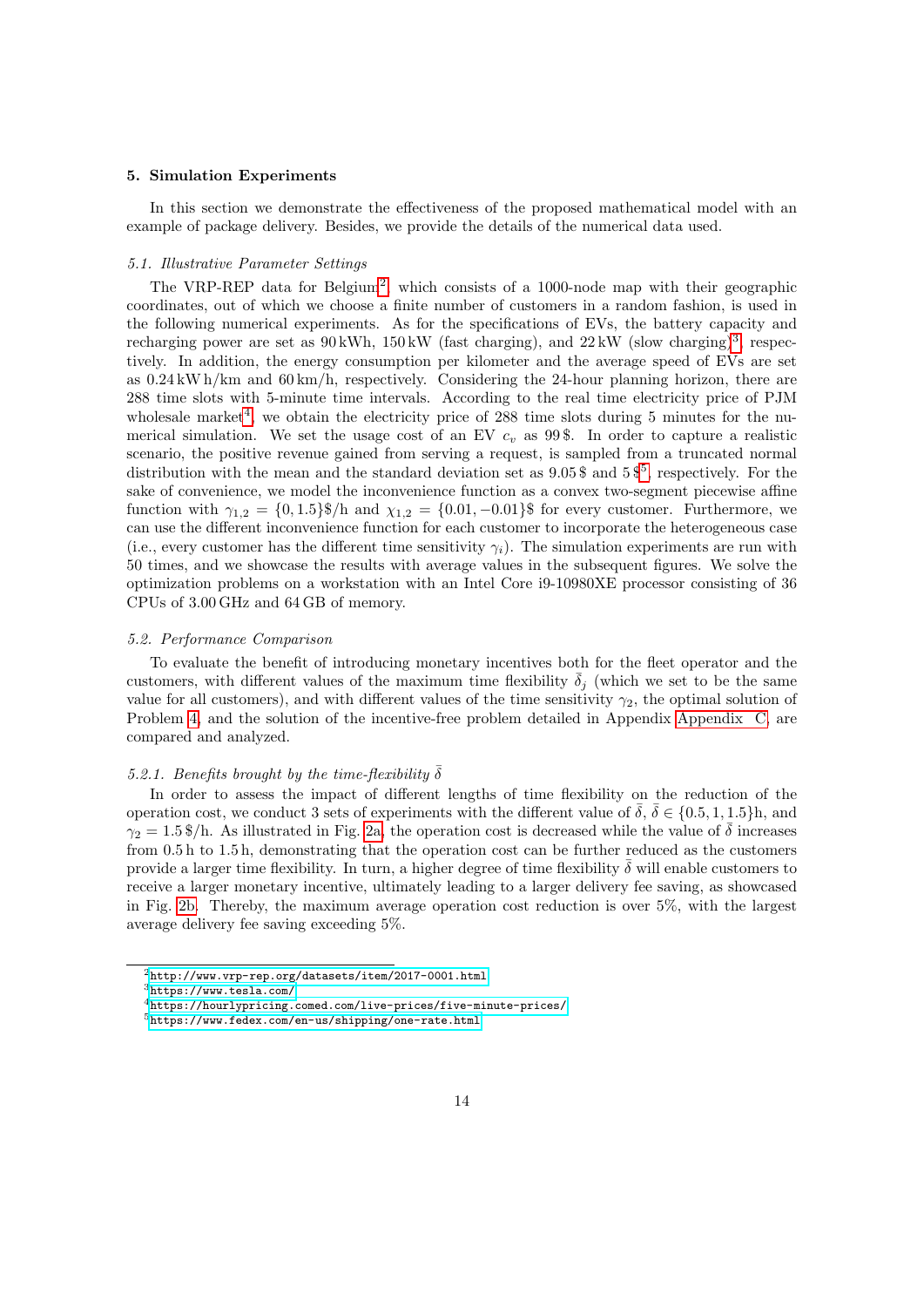<span id="page-14-0"></span>

Figure 2: The impact of the different  $\bar{\delta}$  on the reduction of operational cost and the saving of delivery fee.

<span id="page-14-1"></span>

Figure 3: The impact of different  $\gamma_2$  on the reduction of operational cost and the saving of delivery fee.

# 5.2.2. Benefits brought by the different time-sensitivity  $\gamma_2$

We conduct three sets of simulation experiments with  $\gamma_2 \in \{1.5, 2.5, 5\}\$ /h and  $\bar{\delta} = 1.5$  h to showcase the impact of the different degrees of time sensitivity of customers on the reduction of the operation cost. As shown in Fig. [3a,](#page-14-1) the value of the average operation cost becomes larger with the increasing value of  $\gamma_2$ . Thus, as the customers pay more attention on the time flexibility, the fleet operator has to provide a higher monetary incentive in exchange for the time flexibility. Besides, we also conclude that even in the extreme case, it is always beneficial for the fleet operator to provide such incentives to acquire the flexibility of variable time windows. As illustrated in Fig. [3b,](#page-14-1) a larger value of  $\gamma_2$  results in a larger average fee saving obtained, exceeding 13%.

#### 5.2.3. Comparison between GBD and SGBD

In this subsection, the performance of the GBD and the proposed SGBD is evaluated in the following two aspects (i) the number of iterations, and (ii) the computation time. Thanks to the power of the strengthened Benders cuts, the number of iterations of the SGBD (SGBD-i) method will be lower than that of the GBD (GBD-i) method inherently, which has been illustrated in the right Y-axis of Fig. [4.](#page-15-1) Consequently, compared with the GBD (GBD-t), the SGBD (SGBD-t), which is involved in the computation of the mixed-integer subproblem, still achieves better performances over all instances in terms of the computation time as illustrated in the left Y-axis of Fig. [4.](#page-15-1)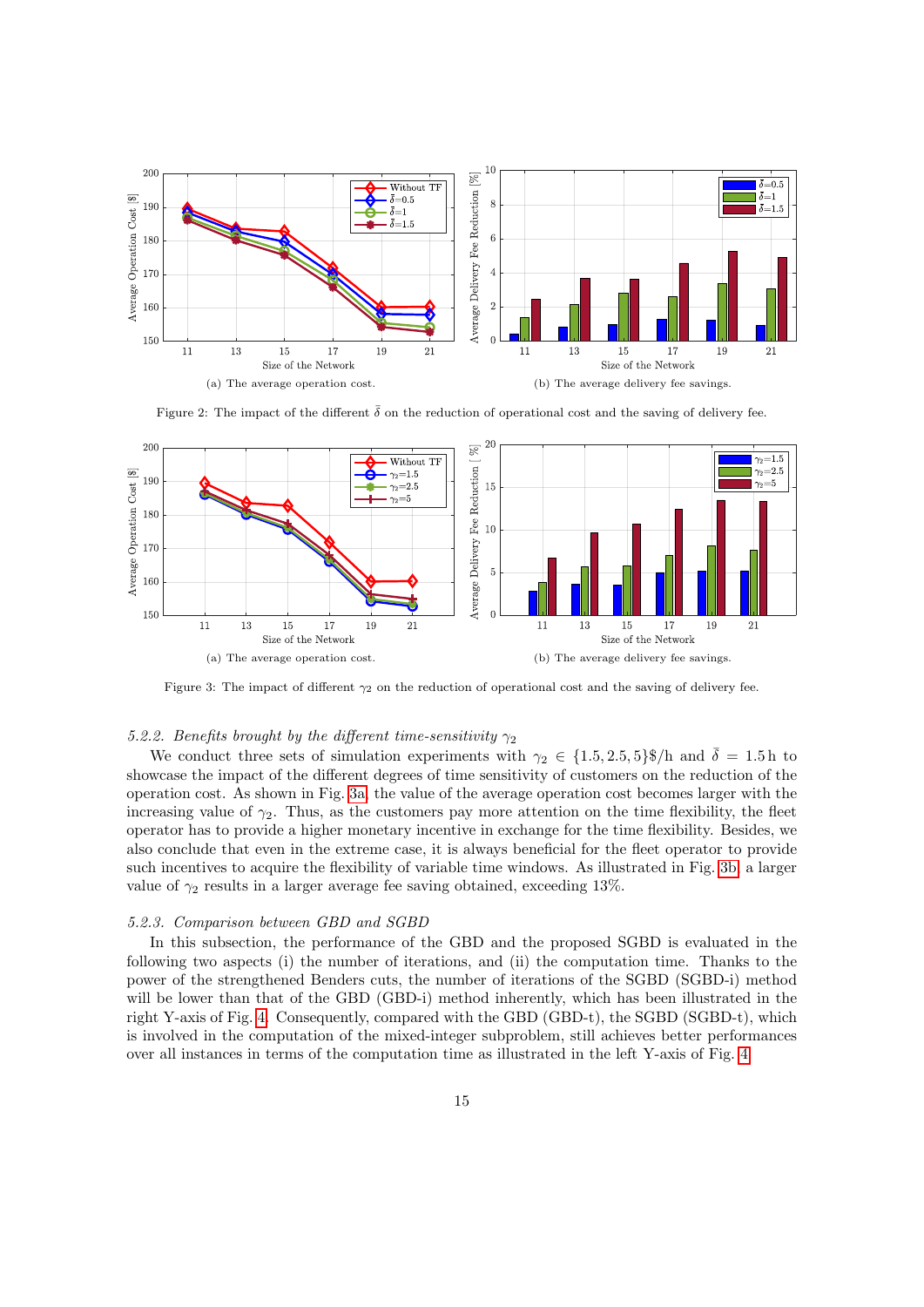<span id="page-15-1"></span>

Figure 4: Comparison in terms of the average computation time and the average number of iterations. The average computation time is shown on the left Y-axis, whilst the right Y-axis shows the number of iterations.

#### 5.2.4. The scalability of SGBD

<span id="page-15-2"></span>To evaluate the scalability of SGBD, the numerical experiments are conducted with the number of nodes increasing from 11 to 41. Table [1](#page-15-2) shows the average run time, as well as the gap between upper bound and lower bound. The  $\epsilon$  of Table [1](#page-15-2) denotes the gap between upper bound and lower bound, and ∗ from the third row indicates the computation time reaching the time limit of 2 hours.

Table 1: The scalability of SGBD

| Instance       |      | $= 21$  | $=$ 31 |         |
|----------------|------|---------|--------|---------|
| Run time $(s)$ | 1.53 | $+5.19$ | 553.54 | $^\ast$ |
|                |      |         |        |         |

#### <span id="page-15-0"></span>6. Conclusion

In this paper, we presented a bi-level optimization model to formulate the EVRP with flexible time windows, incentive-aware customers, and a spatio-temporal varying electricity price. Besides, we proposed an accurate reformulation method, and a strengthened generalized Benders decomposition method combining the complementary advantages of the Benders decomposition method and the Lagrangian dual decomposition approach, to reformulate the original bi-level optimization model and solve the resulting single-level optimization problem, respectively. The simulation results demonstrated that allowing for the time flexibility and jointly optimizing the monetary incentives offered to the customers in exchange of the flexible time window can improve the overall operational cost of the fleet operator by up to 5%, at the same time customers could reduce over 13% of the entire delivery fee. Particularly, a larger upper bound of the time flexibility  $\bar{\delta}$  and/or the time-sensitivity  $\gamma_2$ specified by the customers surely leaded to the larger delivery fee saving for customers. In addition, even in the most extreme scenarios, we showed that it is always beneficial for the fleet operator to offer monetary incentives, which leverages the flexibility of the resulting delivery time windows.

# Acknowledgments

The authors thank Dr. I. New., F. Paparella, and O. Borsboom for proofreading this paper.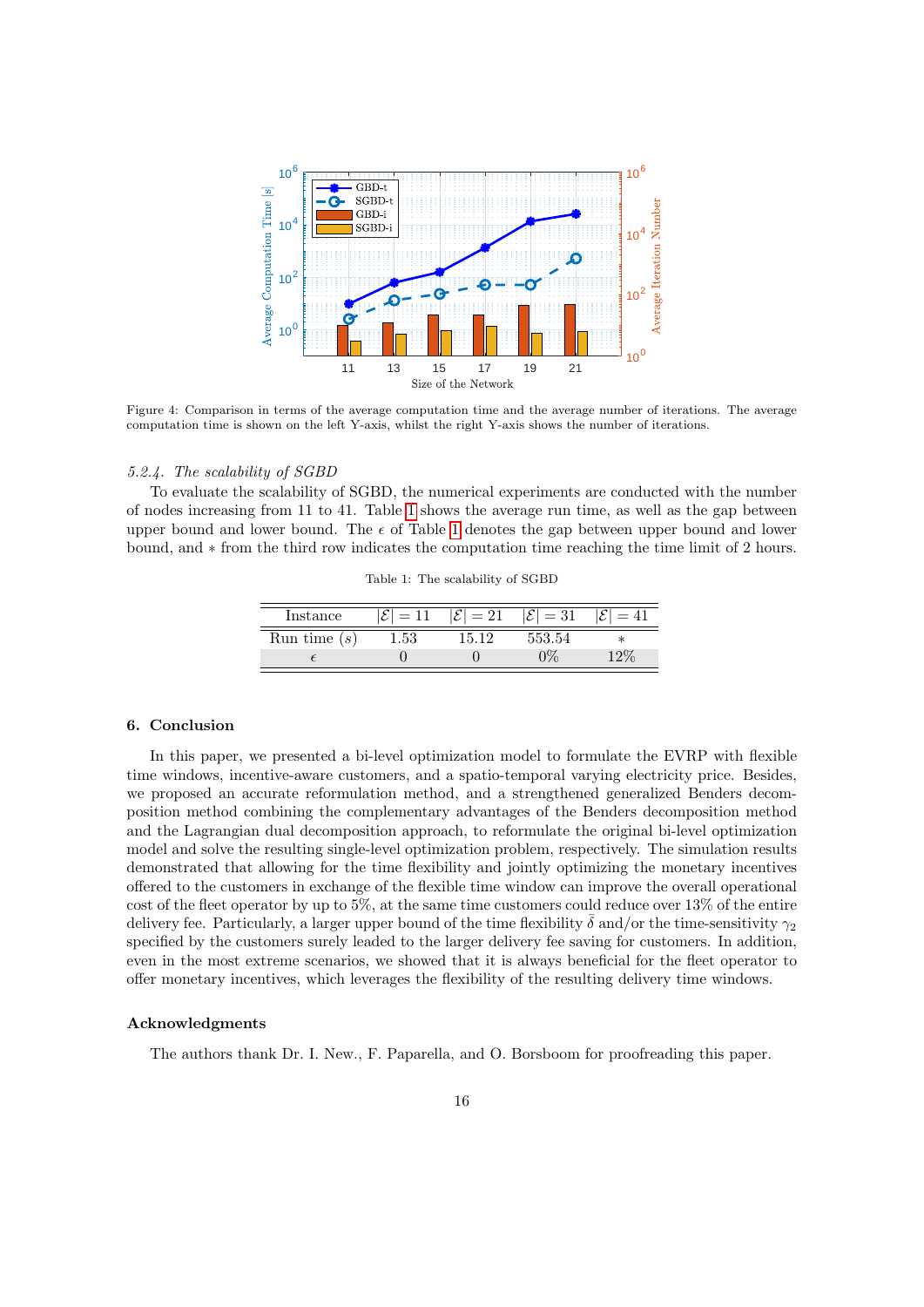# <span id="page-16-0"></span>Appendix A. Proof of Lemma 1

Without loss of generality, we use  $\mathcal{X} := \{ (X_c, Z_d) | (24a), (24b), (24c), X_c \in \mathbb{R}^n \}.$  $\mathcal{X} := \{ (X_c, Z_d) | (24a), (24b), (24c), X_c \in \mathbb{R}^n \}.$  $\mathcal{X} := \{ (X_c, Z_d) | (24a), (24b), (24c), X_c \in \mathbb{R}^n \}.$  $\mathcal{X} := \{ (X_c, Z_d) | (24a), (24b), (24c), X_c \in \mathbb{R}^n \}.$  $\mathcal{X} := \{ (X_c, Z_d) | (24a), (24b), (24c), X_c \in \mathbb{R}^n \}.$  $\mathcal{X} := \{ (X_c, Z_d) | (24a), (24b), (24c), X_c \in \mathbb{R}^n \}.$  $\mathcal{X} := \{ (X_c, Z_d) | (24a), (24b), (24c), X_c \in \mathbb{R}^n \}.$  When the following condition holds for any  $(X_d, \Theta)$ ,

$$
\Theta \ge \min_{\mathcal{X} \cup Z_{\mathrm{d}} \in \mathbb{B}^m} \left\{ c_{\mathrm{c}}^T X_{\mathrm{c}}, Z_{\mathrm{d}} = X_{\mathrm{d}} \right\},\,
$$

the strengthened Benders optimality cut [\(25\)](#page-11-1) is valid. Given any  $(X_d, \Theta)$  satisfying the above inequality, we have

$$
\Theta \geq \min_{\mathcal{X} \cup \mathcal{Z}_{d} \in \mathbb{B}^{m}} c_{c}^{T} X_{c}
$$
\n
$$
\geq \max_{\zeta \in \mathbb{R}^{m}} \left\{ \zeta^{T} X_{d} + \min_{\mathcal{X} \cup \mathcal{Z}_{d} \in \mathbb{B}^{m}} (c_{c}^{T} X_{c} - \zeta^{T} Z_{d}) \right\}
$$
\n
$$
= \max_{\zeta \in \mathbb{R}^{m}} \left\{ \zeta^{T} (X_{d} - X_{d}^{*}) + \min_{\mathcal{X} \cup \mathcal{Z}_{d} \in \mathbb{B}^{m}} c_{c}^{T} X_{c} - \zeta^{T} (Z_{d} - X_{d}^{*}) \right\}
$$
\n
$$
= \max_{\zeta \in \mathbb{R}^{m}} \left\{ \zeta^{T} (X_{d} - X_{d}^{*}) + c_{c}^{T} \bar{X}_{c} - \zeta^{T} (\bar{Z}_{d} - X_{d}^{*}) \right\}
$$
\n
$$
= \max_{\zeta \in \mathbb{R}^{m}} \left\{ \zeta^{T} (X_{d} - \bar{Z}_{d}) + c_{c}^{T} \bar{X}_{c} \right\}
$$
\n
$$
\geq \zeta^{T} (X_{d} - \bar{Z}_{d}) + c_{c}^{T} \bar{X}_{c},
$$

where the second line follows from weak duality of the Lagrangian dual problem and the fourth row follows from the optimality of  $(\bar{X}_d, \bar{X}_c)$ . Thus, the strengthened Benders optimality cut is valid.

# <span id="page-16-1"></span>Appendix B. Proof of Theorem 1

Given the solution of Problem [\(5\)](#page-10-3)  $X_{\mathrm{d}}^*$ , and  $\bar{\zeta} \in \mathbb{R}^m$ ,

$$
\Theta \ge \max_{\zeta \in \mathbb{R}^m} \left\{ \zeta^T X_d^* + \min_{\mathcal{X} \cup Z_d \in \mathbb{B}^m} (c_c^T X_c - \zeta^T Z_d) \right\}
$$
  
\n
$$
\ge \overline{\zeta}^T X_d^* + \min_{\mathcal{X} \cup Z_d \in \mathbb{B}^m} (c_c^T X_c - \overline{\zeta}^T Z_d)
$$
  
\n
$$
\ge \overline{\zeta}^T X_d^* + \min_{\mathcal{X} \cup Z_d \in \mathbb{R}^m} (c_c^T X_c - \overline{\zeta}^T Z_d).
$$

Note that the second and third inequalities correspond to the strengthened and classic generalized Benders optimality cuts, respectively. These two optimality cuts are parallel as they have the same slope. Compared with the optimality cut obtained from solving the generalized Benders decomposition method, the tightness of the strengthened Benders optimality cut can be quantified by

$$
\Xi = \min_{\mathcal{X} \cup Z_d \in \mathbb{B}^m} (c_{\rm c}^T X_{\rm c} - \bar{\zeta}^T Z_{\rm d}) - \min_{\mathcal{X} \cup Z_d \in \mathbb{R}^m} (c_{\rm c}^T X_{\rm c} - \bar{\zeta}^T Z_{\rm d}).
$$

Due to the positive value of  $\Xi$ , the derived optimality cut is  $\Xi$  tighter than the classic generalized optimality cut.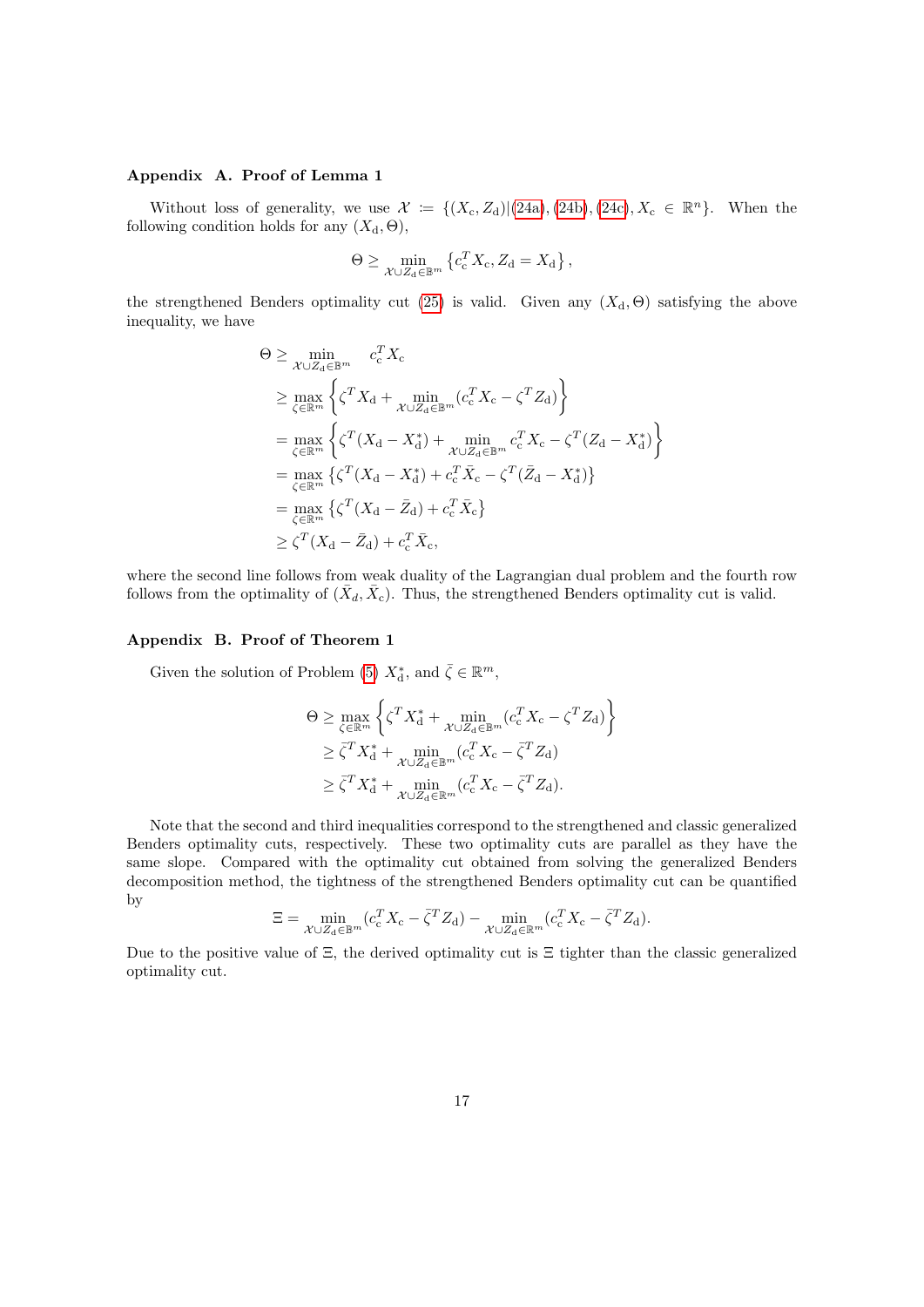# <span id="page-17-0"></span>Appendix C. Electric Vehicle Routing Problem without Incentives

$$
\min_{x_{ij}^k, B_{i\tau}, B_{i\tau}^s, r_i^k, q_j, t_j} \sum_{i \in \mathcal{R}} \sum_{\tau \in \Lambda} \frac{p_{i\tau} B_{i\tau} \Delta \tau}{g_i} + \sum_{k \in \mathcal{K}} \sum_{i \in \mathcal{V}} \sum_{j \in \mathcal{V}} (c_i + \omega_{\text{T}} T_{ij} + \omega_{\text{T}} r_i^k g_i) x_{ij}^k
$$
\n
$$
\text{s.t. } \sum_{j \in \mathcal{V}} x_{ij}^k - \sum_{j \in \mathcal{V}} x_{ji}^k = b_i, \quad \forall i \in \mathcal{V}; k \in \mathcal{K}, \quad b_{v_1} = 1, b_{v_n} = -1, b_i = 0,
$$
\n(C.1a)\n
$$
\sum_{k \in \mathcal{K}} \sum_{j \in \mathcal{V}} x_{ij}^k \le 1, \quad \forall i \in \mathcal{R}
$$
\n(C.1b)

$$
t_j \ge T_{ij} + g_i r_i^k + t_i - M(1 - x_{ij}^k), \forall i \in \mathcal{C}, \quad j \in \mathcal{V} \setminus v_1, k \in \mathcal{K}
$$
\n(C.1c)

$$
t_j \ge T_{ij} + t_i - M(1 - x_{ij}^k), \forall i \in \mathcal{R}, \quad j \in \mathcal{V} \setminus v_1, k \in \mathcal{K}
$$
\n(C.1d)

$$
t_j^{\mathrm{L}} \le t_j \le t_j^{\mathrm{U}}, \forall j \in \mathcal{R} \tag{C.1e}
$$

$$
-M(1-x_{ij}^k) \le -E_j^k + E_i^k + r_i^k - e_{ij}x_{ij}^k \le M(1-x_{ij}^k), \forall i \in \mathcal{C}, j \in \mathcal{V} \setminus v_1, k \in \mathcal{K}
$$
 (C.1f)  

$$
-M(1-x_{ij}^k) \le -E_j^k + E_i^k - e_{ij}x_{ij}^k \le M(1-x_{ij}^k), \forall i \in \mathcal{R}, j \in \mathcal{V} \setminus v_1, k \in \mathcal{K}
$$
 (C.1g)

$$
-M(1-x_{ij}^k) \le -E_j^k + E_i^k - e_{ij}x_{ij}^k \le M(1-x_{ij}^k), \forall i \in \mathcal{R}, j \in \mathcal{V} \setminus v_1, k \in \mathcal{K}
$$
(C.1g)

$$
0 \le E_i^k \le E_{k,\max}, \quad i \in \mathcal{V}, k \in \mathcal{K}
$$
  
\n
$$
E_{v_1}^k = E_0^k, \quad \forall k \in \mathcal{K}.
$$
  
\n(C.1h)

$$
c_i = \begin{cases} D_i, & \text{if } i \in \mathcal{R} \\ c_v, & \text{if } i = v_1 \end{cases}
$$
 (C.1j)

$$
B_{i\tau}^s \geq B_{i\tau} - B_{i(\tau - 1)}, \forall i \in \mathcal{C}, \tau \in \Lambda
$$
\n(C.1k)

$$
\sum_{\tau \in \Lambda} B_{i\tau}^s \le 1, \forall i \in \mathcal{C}
$$
\n(C.11)

$$
\sum_{\tau \in \Lambda} B_{i\tau}^s \tau \Delta \tau \le t_i, \quad \forall i \in \mathcal{C}
$$
\n(C.1m)

$$
t_i \le \sum_{\tau \in \Lambda} B_{i\tau}^s(\tau + 1) \Delta \tau, \quad \forall i \in \mathcal{C}
$$
\n(C.1n)

$$
r_i^k g_i \le \sum_{\tau \in \Lambda} B_{i\tau} \Delta \tau. \tag{C.10}
$$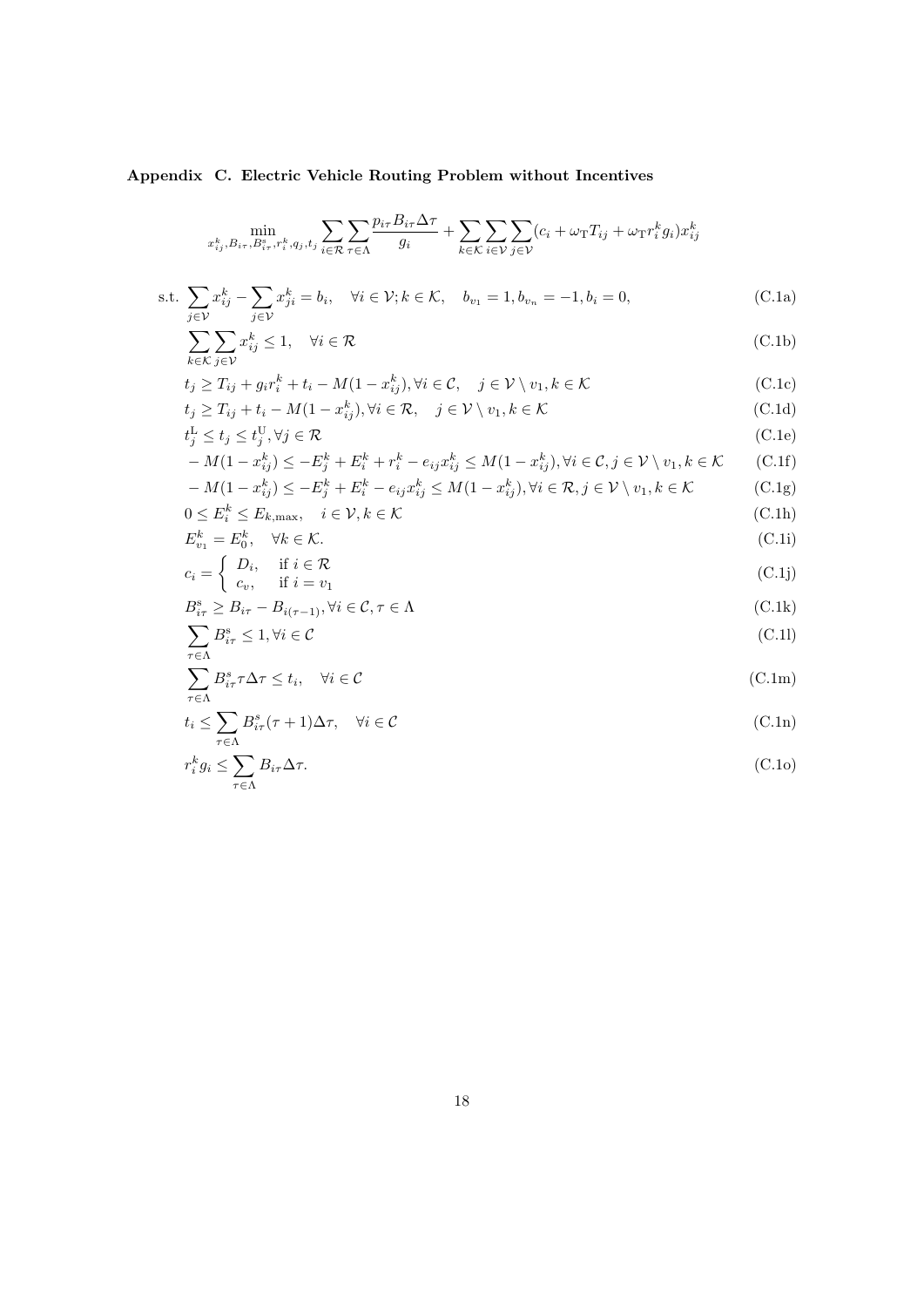# References

- <span id="page-18-14"></span>Adulyasak, Y., Cordeau, J.-F., & Jans, R. (2015). Benders decomposition for production routing under demand uncertainty. Operations Research, 63 , 851–867.
- <span id="page-18-6"></span>Allende, G. B., & Still, G. (2013). Solving bilevel programs with the kkt-approach. Mathematical programming, 138 , 309–332.
- <span id="page-18-13"></span>Baena, D., Castro, J., & Frangioni, A. (2020). Stabilized benders methods for large-scale combinatorial optimization, with application to data privacy. Management Science, 66, 3051–3068.
- <span id="page-18-1"></span>Basso, R., Kulcsár, B., & Sanchez-Diaz, I. (2021). Electric vehicle routing problem with machine learning for energy prediction. Transportation Research Part B: Methodological, 145, 24–55.
- <span id="page-18-11"></span>Bodur, M., Dash, S., Günlük, O., & Luedtke, J. (2017). Strengthened benders cuts for stochastic integer programs with continuous recourse. INFORMS Journal on Computing, 29, 77-91.
- <span id="page-18-12"></span>Bodur, M., & Luedtke, J. R. (2017). Mixed-integer rounding enhanced benders decomposition for multiclass service-system staffing and scheduling with arrival rate uncertainty. Management Science, 63, 2073-2091.
- <span id="page-18-3"></span>Boewing, F., Schiffer, M., Salazar, M., & Pavone, M. (2020). A vehicle coordination and charge scheduling algorithm for electric autonomous mobility-on-demand systems. In 2020 American Control Conference (ACC) (pp. 248–255). IEEE.
- <span id="page-18-5"></span>Chen, T., Zhang, B., Pourbabak, H., Kavousi-Fard, A., & Su, W. (2016). Optimal routing and charging of an electric vehicle fleet for high-efficiency dynamic transit systems. IEEE Transactions on Smart Grid, 9, 3563-3572.
- <span id="page-18-7"></span>Cheng, Y., Zhang, N., Zhang, B., Kang, C., Xi, W., & Feng, M. (2019). Low-carbon operation of multiple energy systems based on energy-carbon integrated prices. IEEE Transactions on Smart Grid, 11 , 1307–1318.
- <span id="page-18-0"></span>Corporation, M. (). Roadmap to a carbon neutral society. URL: [https://www.mitsubishicorp.](https://www.mitsubishicorp.com/jp/en/carbon-neutral/pdf/20211018.pdf) [com/jp/en/carbon-neutral/pdf/20211018.pdf](https://www.mitsubishicorp.com/jp/en/carbon-neutral/pdf/20211018.pdf).
- <span id="page-18-10"></span>Dakin, R. J. (1965). A tree-search algorithm for mixed integer programming problems. The computer journal, 8, 250–255.
- <span id="page-18-8"></span>Dempe, S., Kalashnikov, V., Pérez-Valdés, G. A., & Kalashnykova, N. (2015). Bilevel programming problems. Energy Systems. Springer, Berlin, .
- <span id="page-18-2"></span>Diaz-Cachinero, P., Muñoz-Hernandez, J. I., & Contreras, J. (2021). Integrated operational planning model, considering optimal delivery routing, incentives and electric vehicle aggregated demand management. Applied Energy, 304, 117698.
- <span id="page-18-4"></span>Ferro, G., Paolucci, M., & Robba, M. (2020). Optimal charging and routing of electric vehicles with power constraints and time-of-use energy prices. IEEE Transactions on Vehicular Technology, 69 , 14436–14447.
- <span id="page-18-9"></span>Fortuny-Amat, J., & McCarl, B. (1981). A representation and economic interpretation of a two-level programming problem. Journal of the operational Research Society, 32 , 783–792.